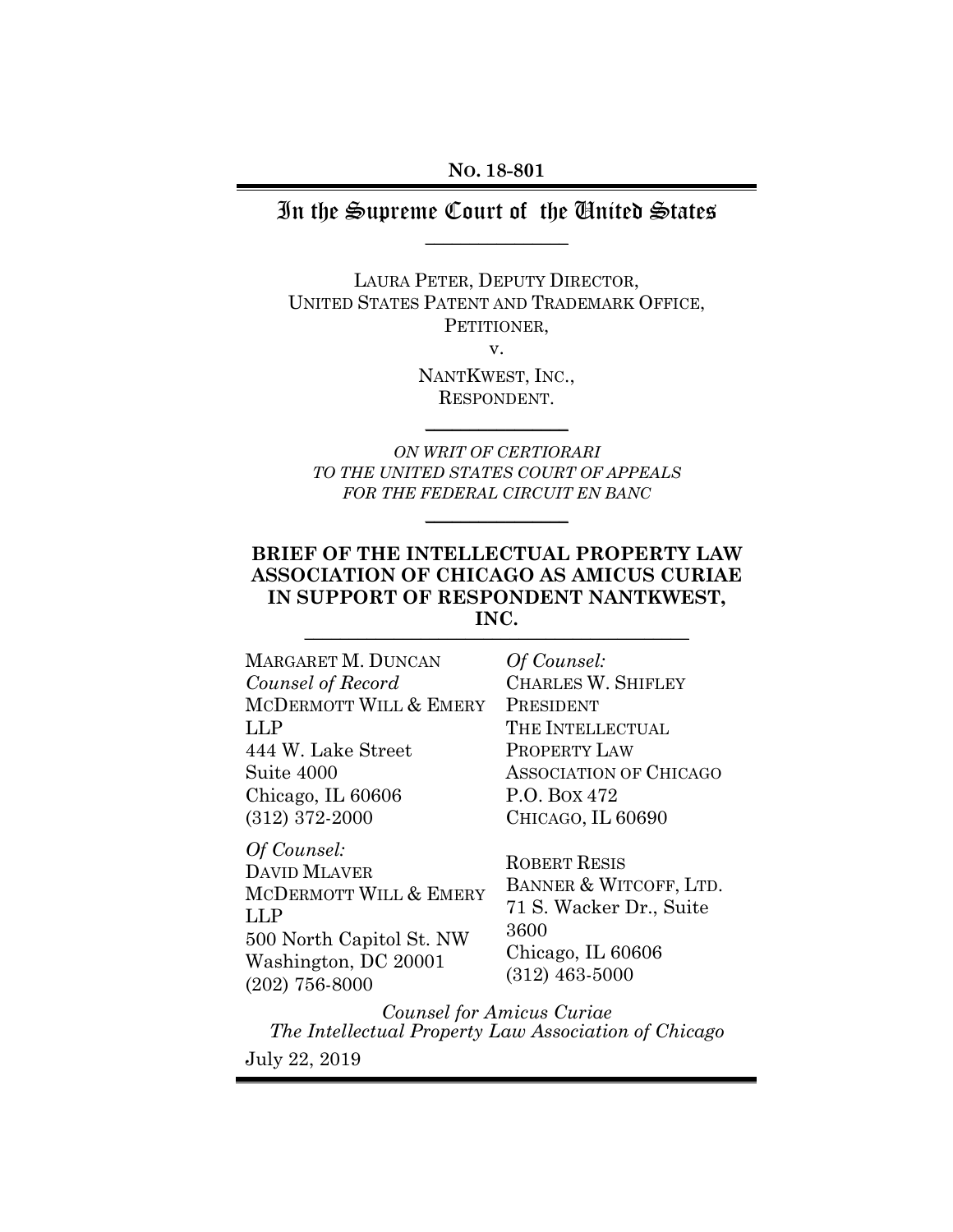# **TABLE OF CONTENTS**

| THE AMERICAN RULE IS A BEDROCK<br>L.<br>PRINCIPLE OF AMERICAN<br><b>JURISPRUDENCE WITH GENERAL</b>                                                  |  |
|-----------------------------------------------------------------------------------------------------------------------------------------------------|--|
| II. THE FOURTH CIRCUIT ERRED IN<br>SHAMMAS BY HOLDING THAT THE<br>AMERICAN RULE IS OF LIMITED                                                       |  |
| <b>III. THE USPTO'S INTERPRETATION OF</b><br><b>SECTION 145 IS AN EXCEPTIONAL</b><br>DEPARTURE FROM THE AMERICAN                                    |  |
| IV. SECTION 145 IS UNCLEAR AND<br>AMBIGUOUS WITH RESPECT TO FEE<br>SHIFTING AND FAILS TO OVERCOME<br>THE AMERICAN RULE'S<br>PRESUMPTION AGAINST FEE |  |

i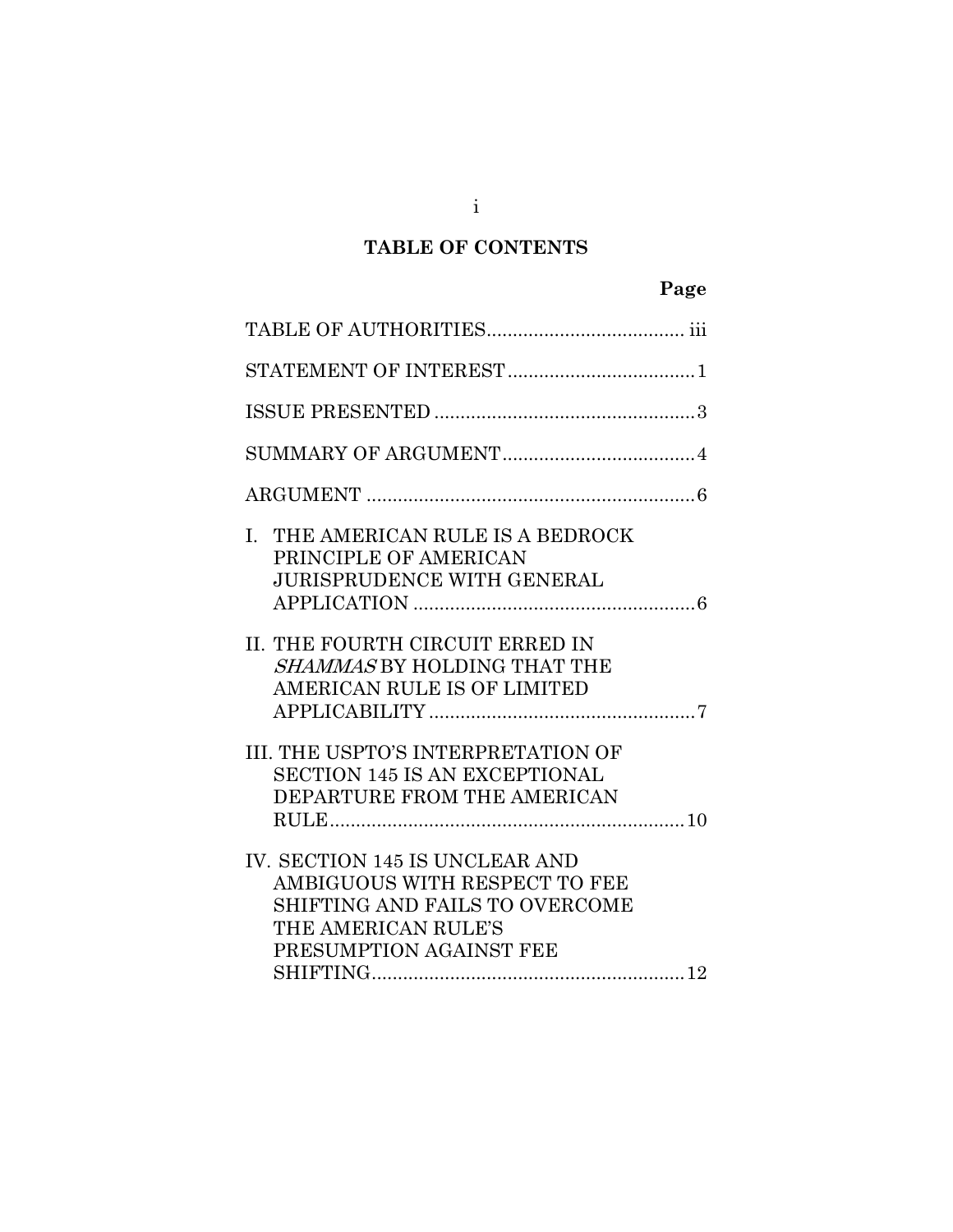| V. THAT CONGRESS MIGHT HAVE      |  |
|----------------------------------|--|
| <b>CHOSEN AMONG SEVERAL</b>      |  |
| DISINCENTIVE SCHEMES FURTHER     |  |
| SUPPORTS FINDING AMBIGUITY IN 35 |  |
| U.S.C. § 145 AND PRECLUDES       |  |
| AWARDING THE USPTO FEES IN THE   |  |
| FORM OF A PRO RATA SHARE OF ITS  |  |
| LEGAL TEAM'S SALARIES 15         |  |
|                                  |  |
|                                  |  |

ii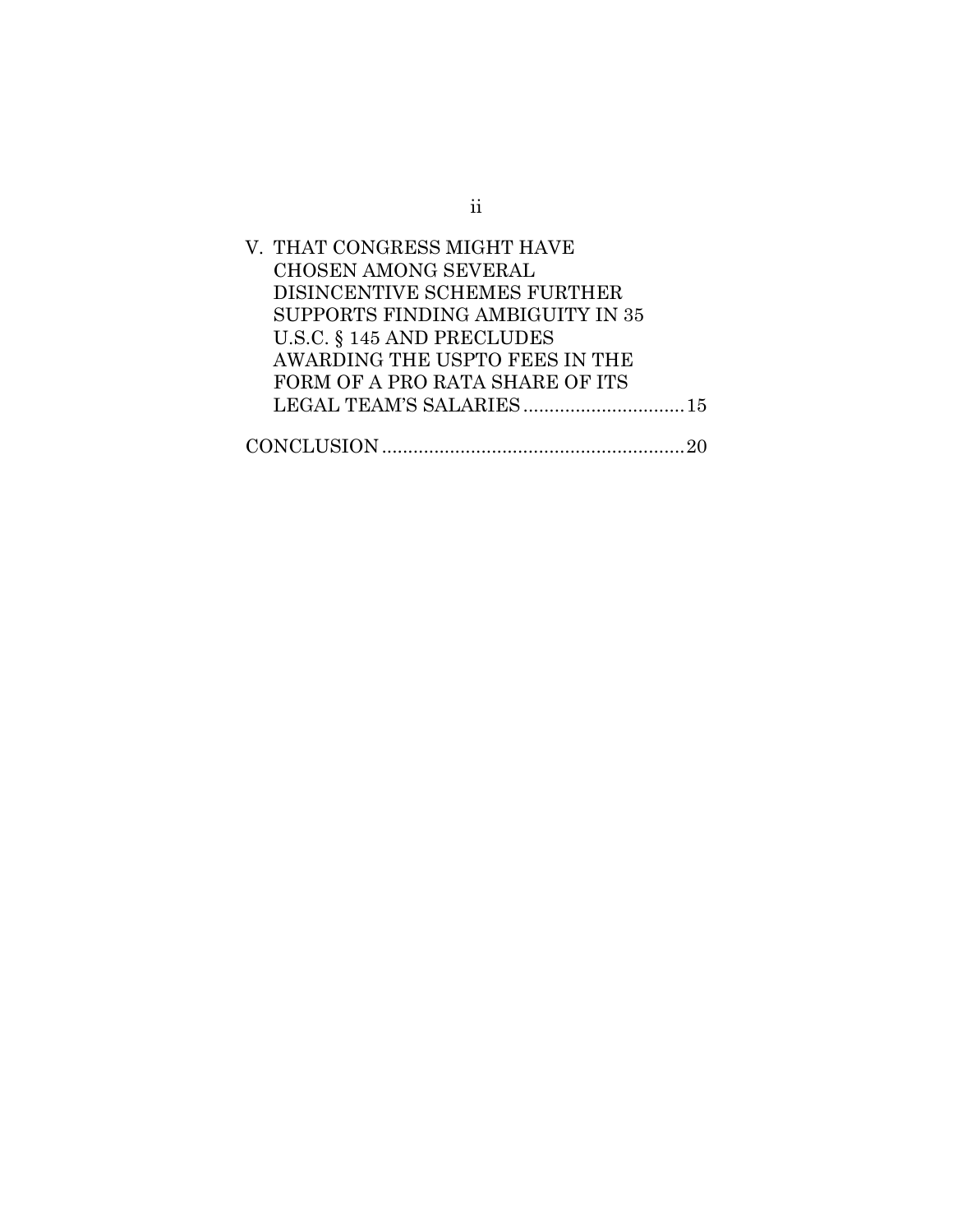# **TABLE OF AUTHORITIES**

# **Page**

## Cases

| Alyeska Pipeline Servs. Co. v. Wilderness Soc'y,                              |
|-------------------------------------------------------------------------------|
| Baker Botts v. ASARCO, LLC,                                                   |
| Buckhannon Bd. & Care Home, Inc. v. W. Va. Dep't<br>of Health & Human Res.,   |
| E. Associated Coal Corp. v. Fed. Mine Safety &<br>Health Review Comm'n.,      |
| F.D. Rich Co., Inc. v. United States ex. Rel.<br>Industrial Lumber Co., Inc., |
| Hall v. Cole,                                                                 |
| Hardt v. Reliance Standard Life Ins. Co.,                                     |
| Hyatt v. Kappos,<br>625 F.3d 1320 (Fed. Cir. 2010) (en banc) 15               |
| In re Crescent City Estates,<br>588 F.3d 822 (4th Cir. 2009)11                |
| Key Tronic Corp. v. United States,                                            |
| NantKwest Inc. v. Matal,<br>860 F.3d 1352 (Fed. Cir. 2017) 15, 18             |

iii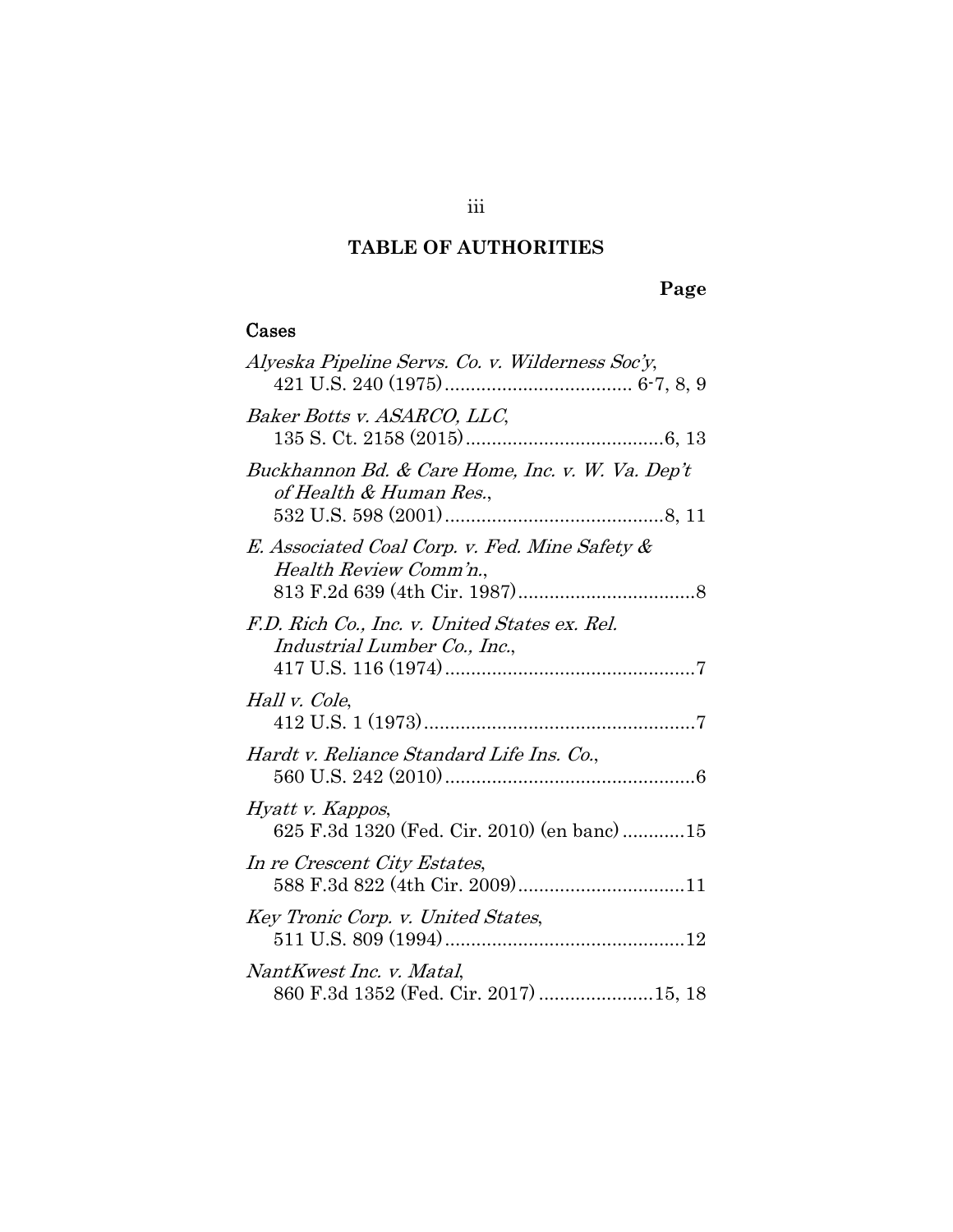| NantKwest, Inc. v. Iancu,<br>898 F.3d 1177 (Fed. Cir. 2018)  1, 19 |
|--------------------------------------------------------------------|
| Octane Fitness, LLC v. Icon Health & Fitness, Inc.,                |
| Ruckelshaus v. Sierra Club,                                        |
| Shammas v. Focarino,                                               |
| Shammas v. Hirshfeld,                                              |
| Statutes                                                           |

# Other Authorities

| Karl Borch, <i>The Economic Theory of Insurance</i> at |  |
|--------------------------------------------------------|--|
| 261-63 (1964), available at https://www.casact.        |  |
|                                                        |  |

## iv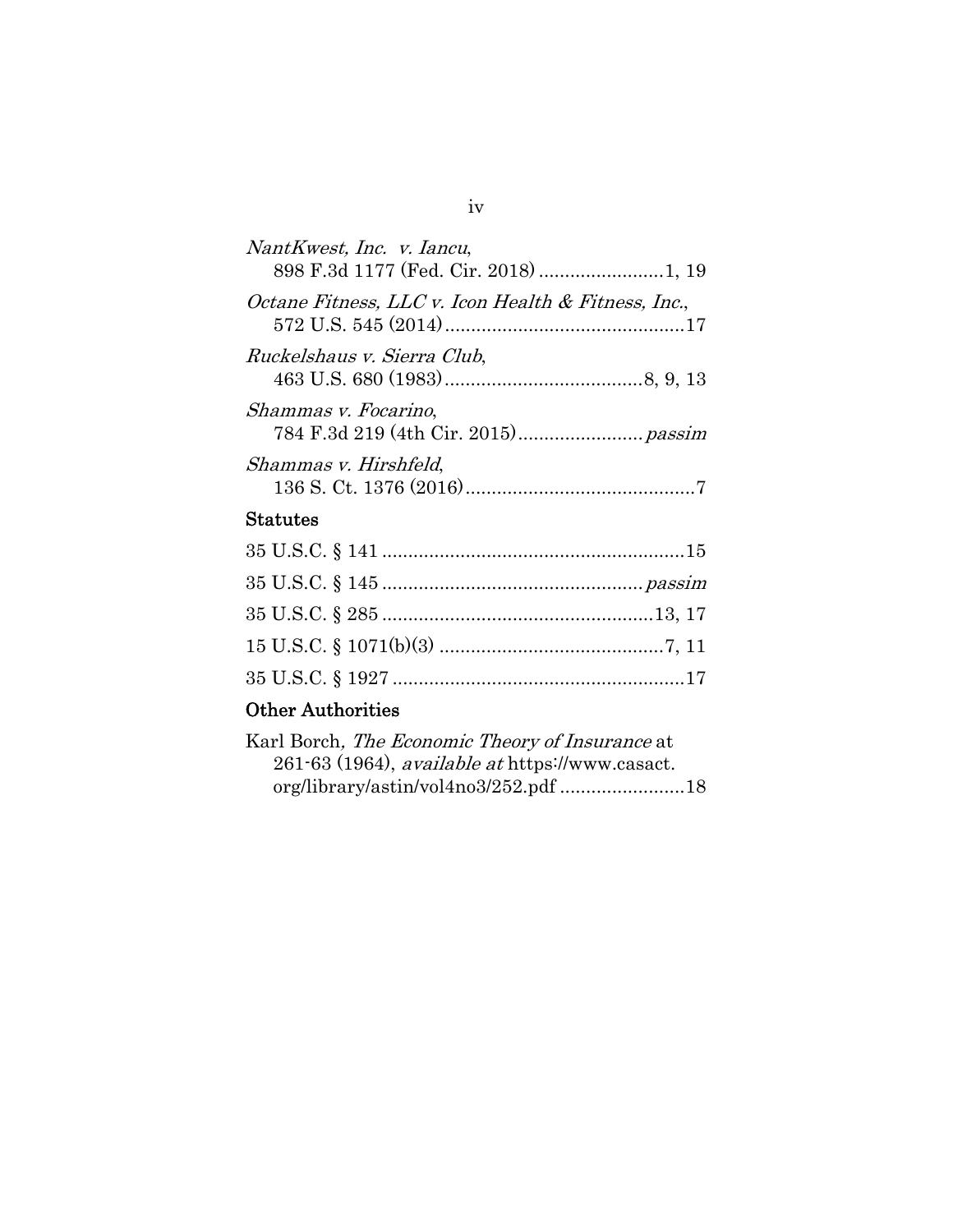#### **STATEMENT OF INTEREST**<sup>1</sup>

The Intellectual Property Law Association of Chicago ("IPLAC") respectfully submits this brief as amicus curiae in support of Respondent NantKwest, Inc. and requests that this Court affirm the Federal Circuit's decision in *NantKwest Inc. v. Iancu*, 898 F.3d 1177 (Fed. Cir. 2018) (en banc).

Founded in 1884, the Intellectual Property Law Association of Chicago is the country's oldest bar association devoted exclusively to intellectual property matters. Located in Chicago, a principal locus and forum for the nation's authors, artists, inventors, scholarly pursuits, arts, creativity, research and development, innovation, patenting, and patent litigation, IPLAC is a voluntary bar association of over 1,000 members with interests in the areas of patents, trademarks, copyrights, and trade secrets, and the legal issues they present. Its members include attorneys in private and corporate practices before federal bars throughout the United States, from law firm attorneys to sole practitioners, corporate attorneys, law school professors, law

<sup>1</sup> Pursuant to Supreme Court Rule 37.6, no counsel for a party authored this brief in whole or in part and no such counsel or party made a monetary contribution intended to fund the preparation or submission of this brief. No person or entity, other than Amicus, its members or its counsel, has made a monetary contribution to the preparation or submission of this brief. Pursuant to Supreme Court Rule 37.3(a), both Petitioner and Respondent have provided written consent to IPLAC's filing of this brief.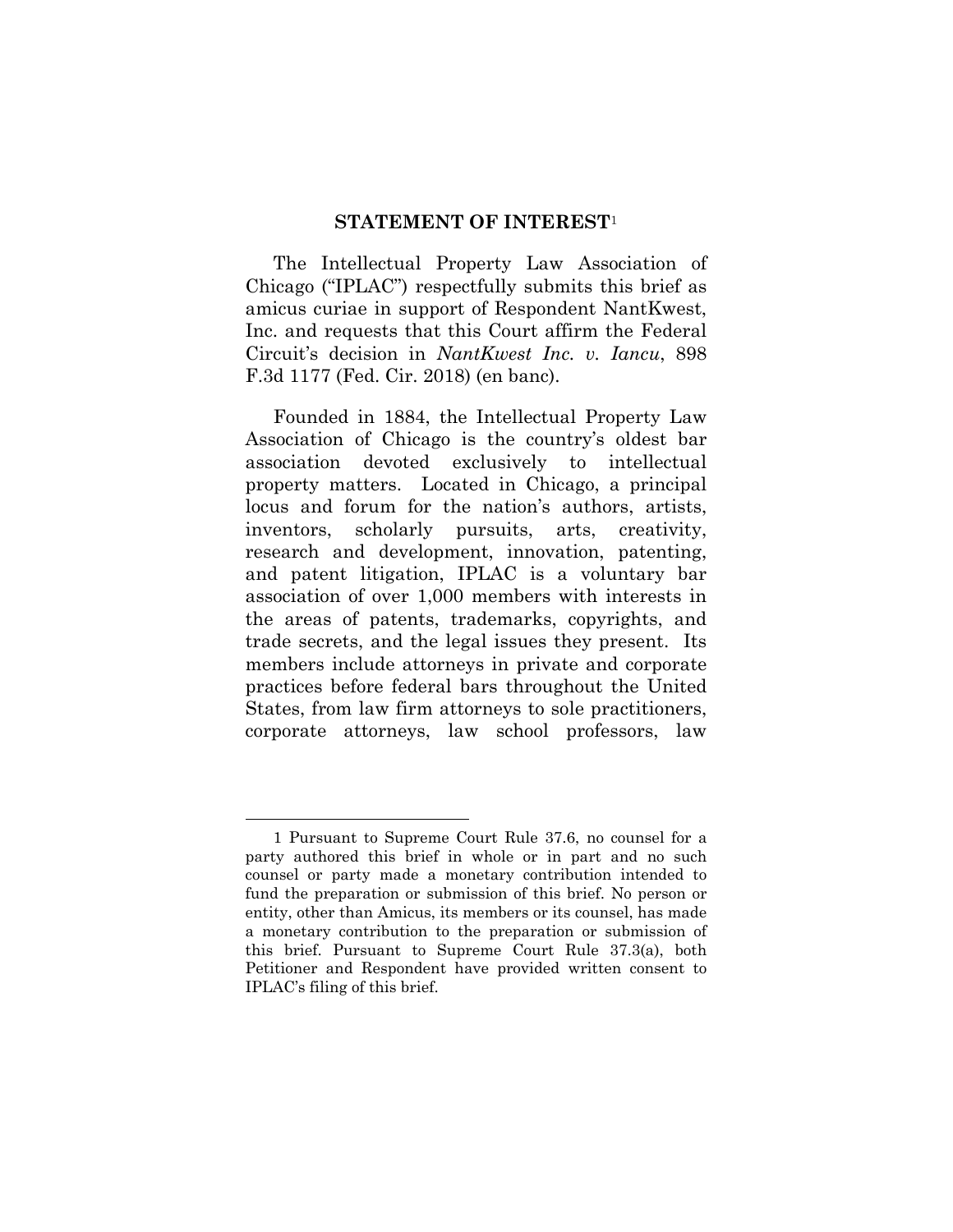students, and judges,<sup>2</sup> as well as the U.S. Patent and Trademark Office and the U.S. Copyright Office. IPLAC members prosecute thousands of patent applications and litigate many patent lawsuits in Chicago and across the country. <sup>3</sup>

IPLAC represents both patent holders and other innovators in roughly equal measure. In litigation, IPLAC's members are split roughly equally between plaintiffs and defendants. As part of its central objectives, IPLAC as a not-for-profit is dedicated to aiding in the development of intellectual property law, especially in the federal courts. A principal aim is to aid in the development and administration of intellectual property laws and the manner in which the courts and agencies including the United States Patent and Trademark Office ("USPTO") apply them. IPLAC is also dedicated to maintaining a high standard of professional ethics in the practice of law, providing a medium for the exchange of views on

 $2$  Although over 30 federal judges are honorary members of IPLAC, none was consulted on, or participated in, this brief.

<sup>3</sup> In addition to the statement of footnote 1, after reasonable investigation, IPLAC believes that (a) no member of its Board or Amicus Committee who voted to prepare this brief, or any attorney in the law firm or corporation of such a member, represents a party to this litigation in this matter; (b) no representative of any party to this litigation participated in the authorship of this brief; and (c) no one other than IPLAC, or its members who authored this brief and their law firms or employers, made a monetary contribution to the preparation or submission of this brief.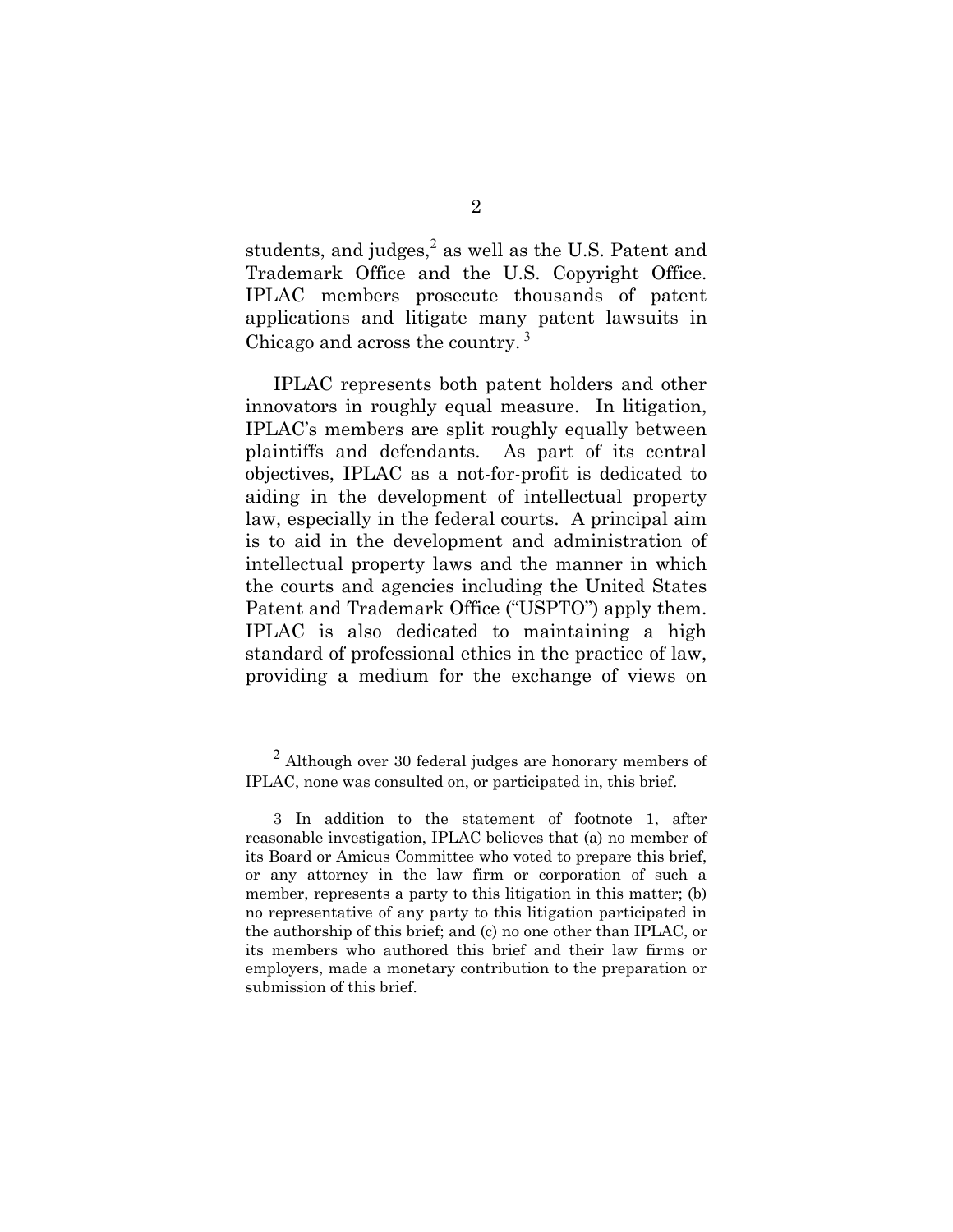intellectual property law among those practicing in the field, and educating the public at large.

#### **ISSUE PRESENTED**

The question presented in the Petition for a Writ of Certiorari is as follows:

> When the United States Patent and Trademark Office (USPTO) denies a patent application, the Patent Act gives the unsuccessful applicant two avenues for seeking judicial review of the agency's decision. The applicant may appeal directly to the Federal Circuit, 35 U.S.C. 141, which "shall review the decision from which an appeal is taken on the record before the [USPTO]," 35 U.S.C. 144. Alternatively, the applicant may bring a civil action against the Director of the USPTO in district court, where the applicant may present additional evidence. 35 U.S.C. 145. If the applicant elects to bring such an action, "[a]ll the expenses of the proceedings shall be paid by the applicant." *Ibid*. The question presented is as follows:

> Whether the phrase "[a]ll the expenses of the proceedings" in 35 U.S.C. 145 encompasses the personnel expenses the USPTO incurs when its employees, including attorneys, defend the agency in Section 145 litigation.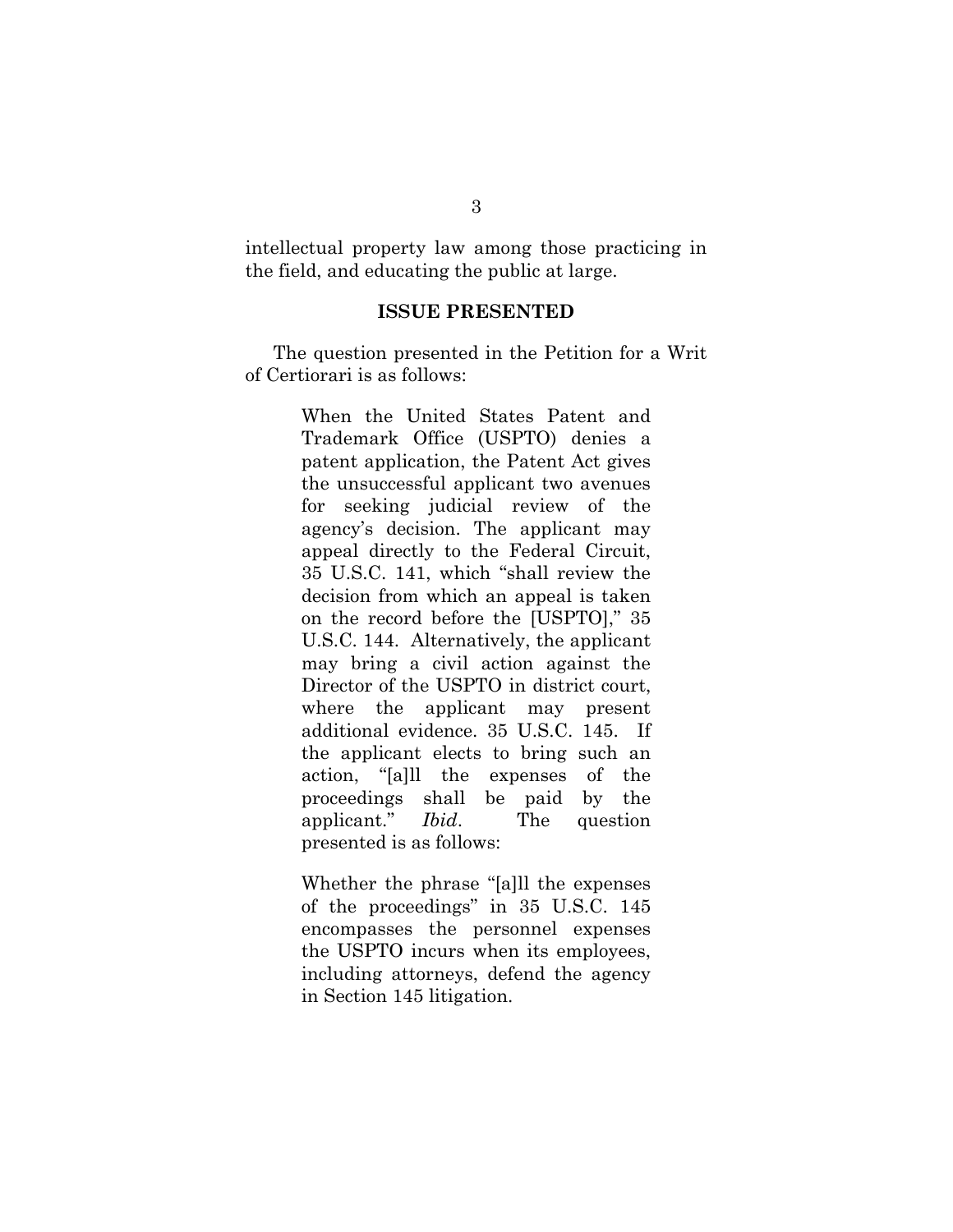In other words, the issue presented is whether the phrase "[a]ll the expenses of the proceedings" in 35 U.S.C. § 145 encompasses the USPTO's attorneys' fees in the form of the pro rata salaries of the USPTO's attorneys and paralegals for time those employees spend to defend the agency in Section 145 litigation.

#### **SUMMARY OF ARGUMENT**

The en banc decision of the U.S. Court of Appeals for the Federal Circuit correctly reversed the panel decision and upheld the district court. The en banc Federal Circuit interpreted "all the expenses of the proceedings" under 35 U.S.C. § 145 to not clearly and explicitly authorize awarding the USPTO attorneys' fees in the form of pro rata shares of salaries of the USPTO attorneys and paralegals who worked on the district court proceedings. The en banc decision therefore correctly reaffirmed, first, that the American Rule applies to Section 145's analysis, and, second, correctly found that the phrase "all the expenses of the proceedings" is not sufficiently clear and explicit to authorize fee shifting.

This Court should affirm the Federal Circuit's en banc decision and interpret Section 145 under the American Rule because it is the baseline principle from which all fee-shifting statutory provisions are analyzed. This Court has never narrowed the American Rule to require that fee-shifting statutes explicitly reference a "prevailing party" for the Rule to be applicable. Because no binding decisions narrow the American Rule's scope, the Rule should apply to Section 145.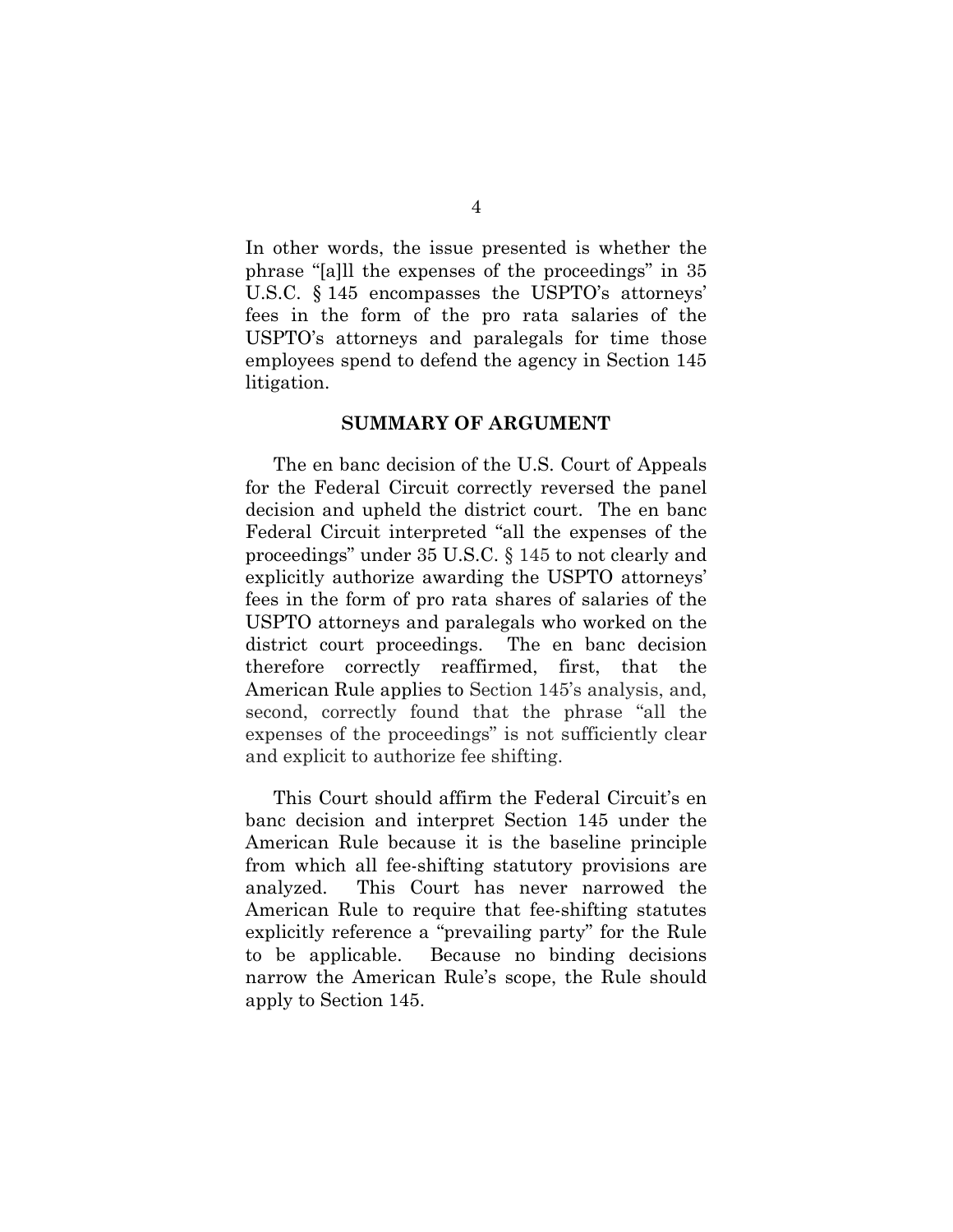The Court is also precluded from awarding attorneys' fees to the USPTO because "[a]ll the expenses of the proceedings" in Section 145 is at best ambiguous with respect to fee shifting, and the American Rule requires clear and explicit authorization of fee shifting to award fees. The term "expenses" is not clearly and explicitly broad enough to include fees on its own, and the language modifying "expenses" in Section 145 fails to provide the necessary clarity under the American Rule. The term "all" defines the proportion of expenses paid, and the phrase "of the proceedings" limits the scope of expenses to those incurred at the district court.

Furthermore, the legislative history of Section 145 is unclear and ambiguous as to whether Congress intended to require each applicant filing an action under Section 145 to pay the USPTO's fees regardless of the case's outcome. A scheme where all applicants pay the USPTO's attorneys' fees in all cases not only places reasonable applicants on equal footing with those making unreasonable claims, but also fails to account for other provisions under which a district court may award fees. Congress more likely endorsed a two-tiered disincentive scheme, in which all applicants seeking review under Section 145 would be responsible for the USPTO's "expenses" and not attorneys' fees, leaving district courts with the discretion to award fees in appropriate cases under other statutory provisions or inherent power of the district courts.

Because Section 145 is ambiguous with respect to fee shifting, it fails to clearly and explicitly deviate from the American Rule. Therefore, this Court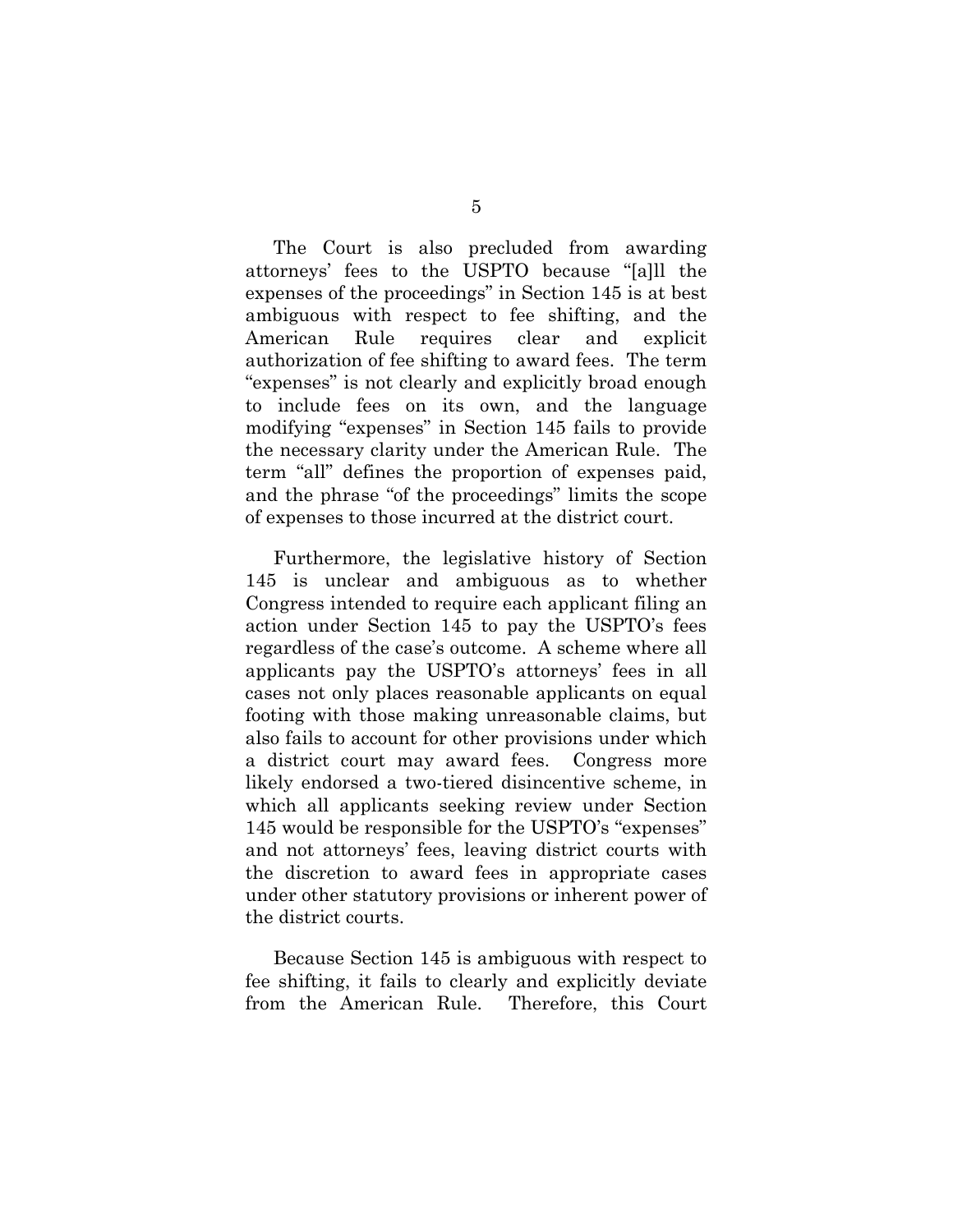should hold that the USPTO's attorneys' fees in the form of a pro rata share of its legal team's salaries are not included within Section 145's "all the expenses of the proceedings."

#### **ARGUMENT**

## **I. THE AMERICAN RULE IS A BEDROCK PRINCIPLE OF AMERICAN JURISPRUDENCE WITH GENERAL APPLICATION**

The American Rule is a "bedrock principle" of American jurisprudence under which "[e]ach litigant pays his own attorney's fees, win or lose, unless a statute . . . provides otherwise." *Baker Botts v. ASARCO, LLC*, 135 S. Ct. 2158, 2164 (2015) (quoting *Hardt v. Reliance Standard Life Ins. Co.*, 560 U.S. 242, 252-53 (2010)). The American Rule serves as the "basic point of reference" for awards of attorneys' fees regardless of whether or not a fee-shifting provision makes reference to a "prevailing party." *See id.* at 2166 (applying the American Rule to a statute purporting to shift fees in the "unusual manner" of awarding them to a potentially unsuccessful litigant, even though fee-shifting provisions commonly award fees to a "prevailing party" or a "successful litigant").

The American Rule has general application in that it serves as the "basic point of reference" in every case. This Court has described it as "the general rule that, absent statute or enforceable contract, litigants pay their own attorneys' fees." *Alyeska Pipeline Servs. Co. v. Wilderness Soc'y*, 421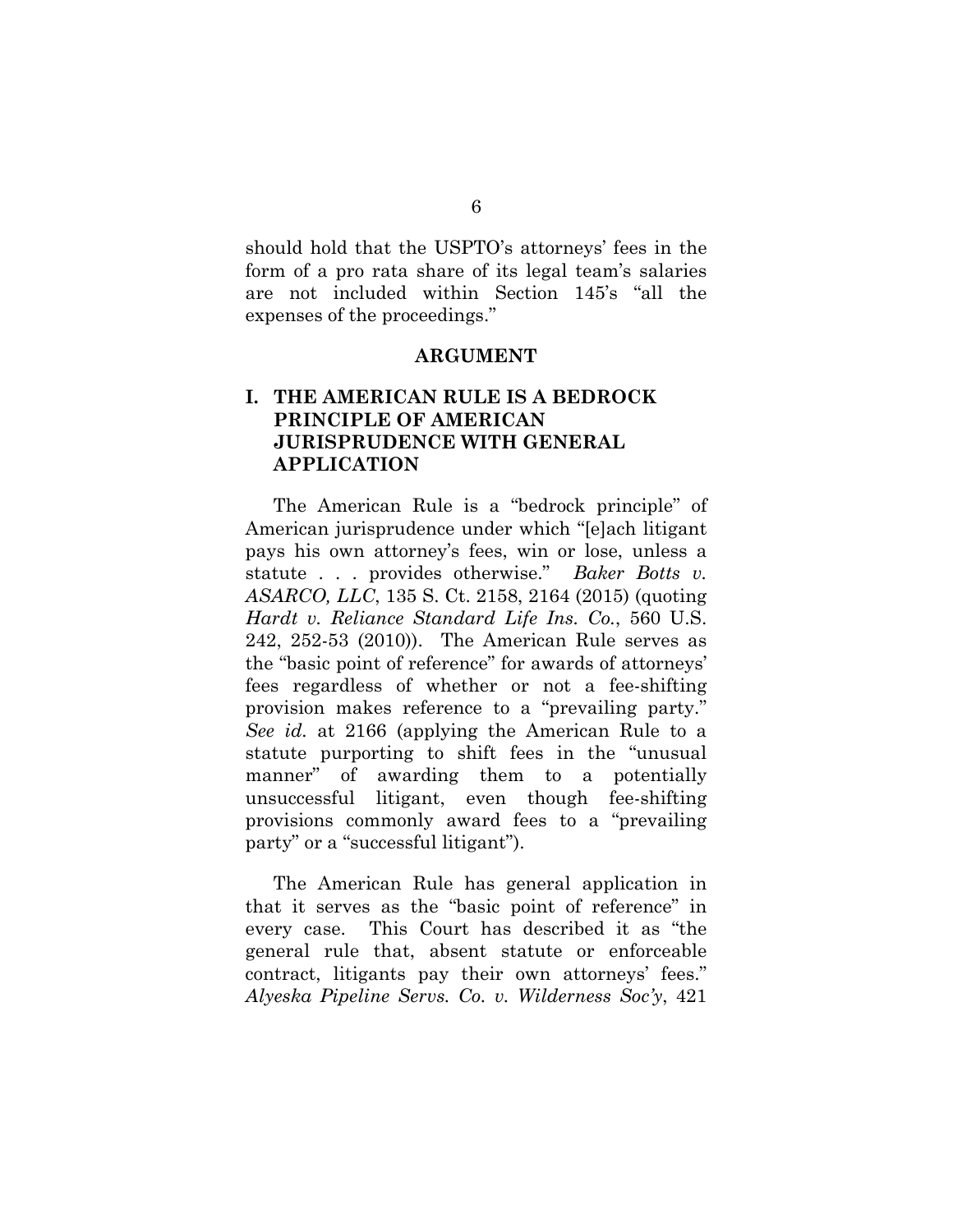U.S. 240, 257 (1975) (citing *F.D. Rich Co., Inc. v. United States ex. Rel. Industrial Lumber Co., Inc.*, 417 U.S. 116, 128-131 (1974); *Hall v. Cole*, 412 U.S. 1, 4 (1973)). The Rule is a "general rule," not one of limited application.

### **II. THE FOURTH CIRCUIT ERRED IN**  *SHAMMAS* **BY HOLDING THAT THE AMERICAN RULE IS OF LIMITED APPLICABILITY**

In *Shammas v. Focarino*, the U.S. Court of Appeals for the Fourth Circuit, reviewed the meaning of an expense provision of the Lanham Act similar to that of Section 145. The Fourth Circuit found that "all the expenses of the proceeding" in 15 U.S.C. § 1071(b)(3) requires a trademark applicant to pay the USPTO's attorneys' and paralegal fees, win or lose, in a district court action appealing a decision of the USPTO under that section of the Lanham Act. *See Shammas v. Focarino*, 784 F.3d 219 (4th Cir. 2015).

The Fourth Circuit erred in *Shammas* by holding that the American Rule applies only where fee shifting is predicated on the success of the party. *Shammas*, 784 F.3d 219, 223 (4th Cir. 2015) ("The requirement that Congress speak with heightened clarity to overcome the presumption of the American Rule thus applies only where the award of attorneys fees turns on whether a party seeking fees has prevailed to at least some degree."), *cert. denied Shammas v. Hirshfeld*, 136 S. Ct. 1376 (2016).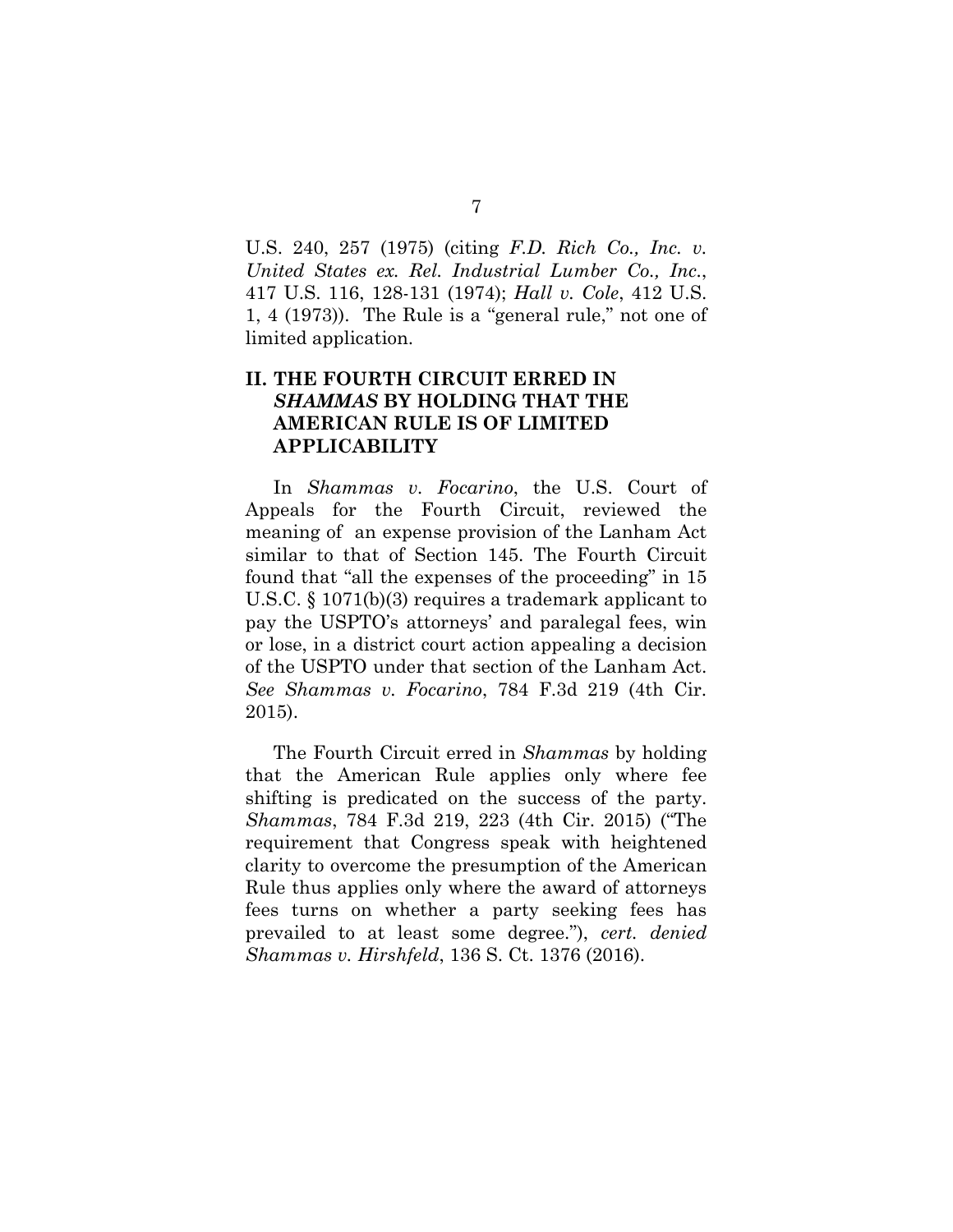The Fourth Circuit's error arises first from a misreading of *Alyeska Pipeline*. *See id.* (quoting from *Alyeska Pipeline*, 421 U.S. at 245). Although this Court referred in *Alyeska Pipeline* to "the general 'American rule' that the prevailing party may not recover attorneys' fees" as quoted by the Fourth Circuit, the Court in *Alyeska Pipeline* never stated that the Rule was so limited. To the contrary, as noted above, the Court provided a much simpler formulation of the "general rule" of American jurisprudence: "litigants pay their own attorneys' fees." *Alyeska Pipeline*, 421 U.S. at 257. It was thus error for the Fourth Circuit to conclude that "the American Rule provides *only* that the prevailing party may not recover attorneys' fees . . . ." *Shammas*, 784 F.3d at 223 (internal quotations and emphasis omitted) (emphasis added).4

The Fourth Circuit also misinterpreted the history of the American Rule as described by this Court. The Fourth Circuit relied on language in Ruckelshaus v. Sierra Club, 463 U.S. 680 (1983), in which the Court observed that:

> . . . [V]irtually every one of the more than 150 existing federal fee-shifting provisions predicates fee awards on

<sup>4</sup> The Fourth Circuit also cited *Buckhannon Bd. & Care Home, Inc. v. W. Va. Dep't of Health & Human Res.*, 532 U.S. 598 (2001) and *E. Associated Coal Corp. v. Fed. Mine Safety & Health Review Comm'n.*, 813 F.2d 639 (4th Cir. 1987). Although these cases both held that the prevailing party is not entitled to collect attorneys' fees from the loser, neither case supports the proposition that the American Rule is so narrow.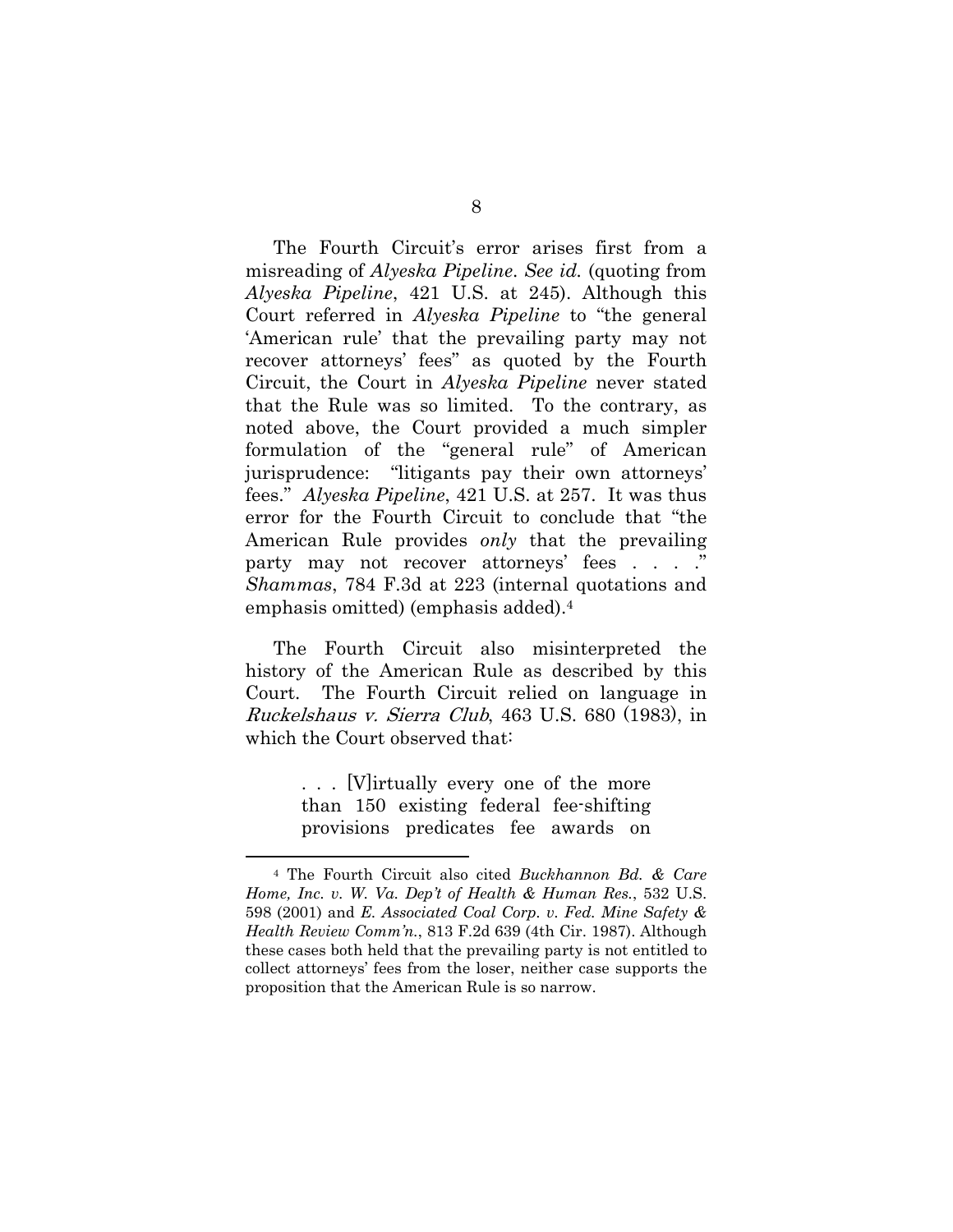some success by the claimant; while these statutes contain varying standards as to the precise degree of success necessary for an award of fees  $\left[ , \right]$  . . . the consistent rule is that complete failure will not justify shifting  $fees \dots$ 

Shammas, 784 F.3d at 223 (quoting Ruckelshaus, 463 U.S. at 684) (emphasis in original)). However, the pattern the Court observed in Ruckelshaus is simply explained by the history of the American Rule that this Court laid out in Alyeska Pipeline.

In *Alyeska Pipeline*, the Court observed that the American Rule departed from the English Rule under which the prevailing party could generally recover attorneys' fees from the losing party. *Alyeska Pipeline*, 421 U.S. at 247-262. It is thus no surprise that when Congress abrogates the American Rule, it typically reverts to the English Rule, permitting fee shifting predicated on the success of the claimant. Based on the Court's consideration of the "origin and development" of the American Rule, it declined in *Alyeska* "to reallocate the burdens of litigation in the manner and to the extent urged by respondents and approved by the Court of Appeals." *Id.* at 247. Here, the Court should again consider that history and decline to reallocate the burdens of litigation in the manner urged by the USPTO and disapproved by the Court of Appeals for the Federal Circuit en banc.

Moreover, it simply does not follow from the fact that the vast majority of fee-shifting statutes are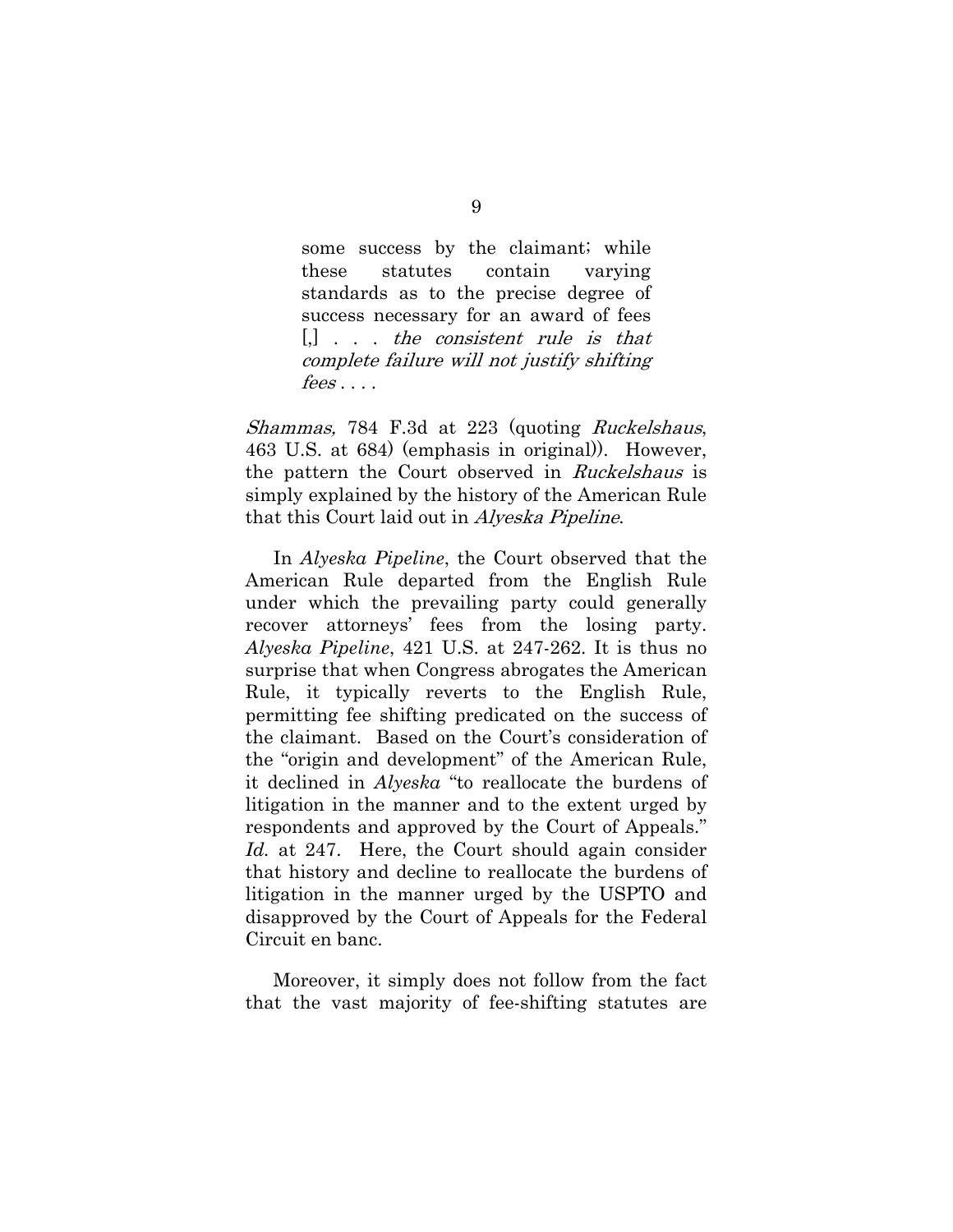predicated on some success by the claimant, that a statute that is alleged to award attorneys' fees is not a "fee-shifting statute" unless it is predicated on such success. When a first party is forced to pay a second party's attorneys' fees, those fees have been shifted from the second party to the first. The Fourth Circuit's analysis would seem to be: If the American Rule that each party must pay its own fees (absent a statutory or contractual provision that requires otherwise) is *typically* replaced by the English Rule (by statutes that require the losing party to pay the *prevailing* party's fees), then the American Rule no longer applies to an analysis of a statute that shifts fees to a party for some other reason. However, that which is typical (fee-shifting statutes awarding fees to a prevailing party) is not necessarily the same as that which is required by the American Rule, which dictates no fee shifting absent a specific statutory or contractual provision. In this case, the USPTO's argument that the American Rule does not apply to Section 145 does not follow from that which is required by the American Rule.

### **III. THE USPTO'S INTERPRETATION OF SECTION 145 IS AN EXCEPTIONAL DEPARTURE FROM THE AMERICAN RULE**

The USPTO's proposed interpretation of Section 145 is an exceptional departure from the American Rule. Rather than shift fees only where the prevailing party is successful, the rule proposed by the USPTO would mandate fee shifting irrespective of outcome based on a statute that does not even use the words "attorneys' fees."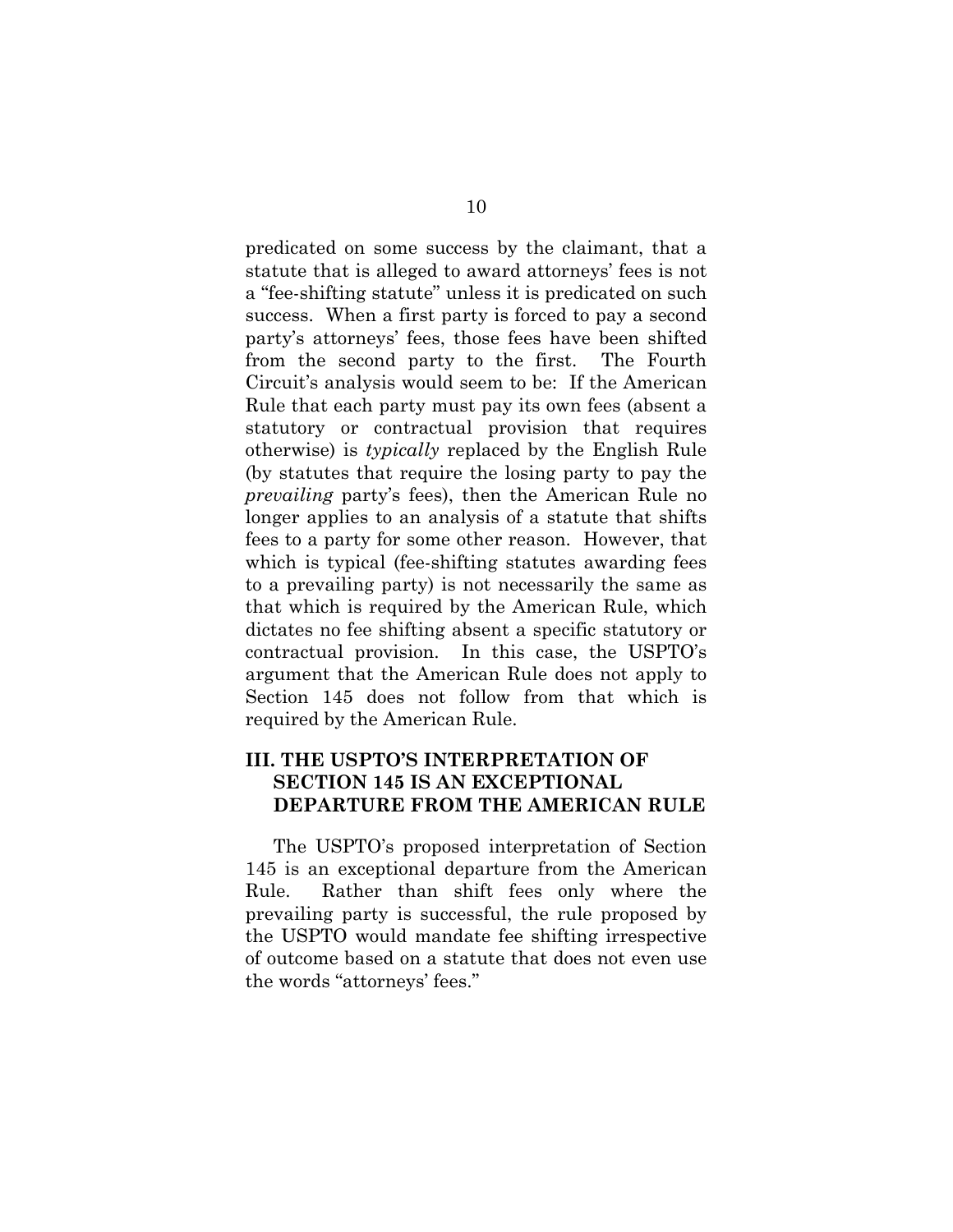The USPTO's proposed rule would represent as great a departure from the English Rule as from the American Rule but in the opposite direction. The English Rule premises an award of fees on the outcome of the proceedings. The American Rule provides that fees not be shifted regardless of the outcome. Similarly, the USPTO's proposed rule would also be independent of the outcome, but instead of not shifting fees in any case, it would mandate that fees be shifted in favor of the USPTO in every case.

As emphasized by other amici, the USPTO's radical departure from the American Rule is so great that no one even imagined it for 170 years of applying Section 145 and its statutory forebears.

This Court has held that the typical abrogation of the American Rule – reversion to the English Rule – requires "explicit statutory authority." *Buckhannon* Bd. & Care Home, 532 U.S. at 602. The Fourth Circuit has recognized that such explicit authority arises when Congress' intent to abrogate the American Rule is expressed "clearly and directly." Shammas, 784 F.3d at 223 (citing In re Crescent City Estates, 588 F.3d 822, 825 (4th Cir. 2009)). Where, as here, the proposed departure from the American Rule is exceptionally great, the Court should require greater clarity. It was thus additional error for the Fourth Circuit to excuse itself from the "*requirement*" that the statute at issue in *Shammas*  $(15 \text{ U.S.C. } \S 1071(b)(3))$  "*explicitly* provide for the shifting of attorneys fees to overcome the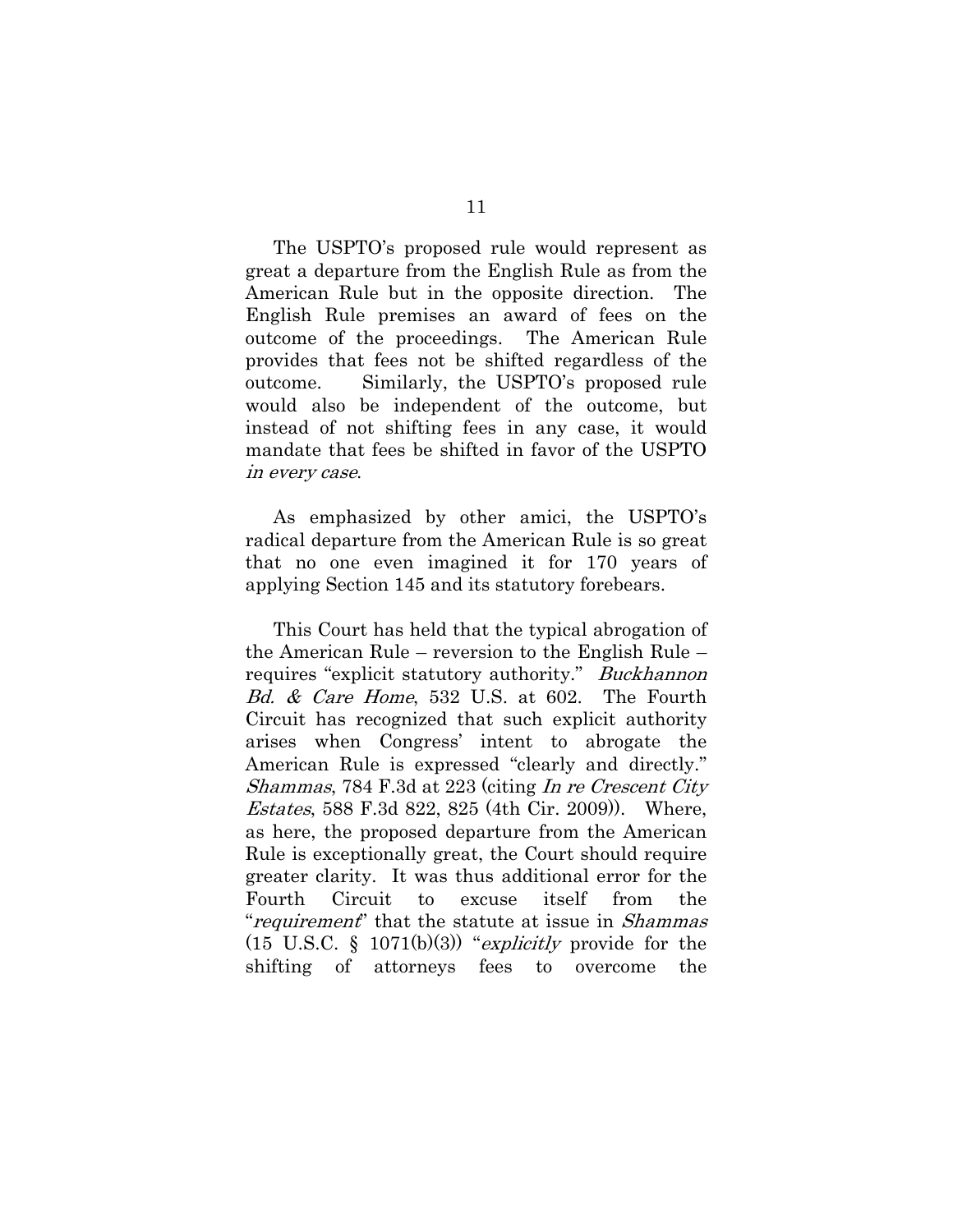presumption of the American Rule." Shammas, 784 F.3d at 223-24 (emphasis added).

### **IV.SECTION 145 IS UNCLEAR AND AMBIGUOUS WITH RESPECT TO FEE SHIFTING AND FAILS TO OVERCOME THE AMERICAN RULE'S PRESUMPTION AGAINST FEE SHIFTING**

The Court should find that the phrase "[a]ll the expenses of the proceedings" is not sufficiently clear and explicit regarding fee shifting to rebut the American Rule's presumption against awarding attorneys' fees. While the use of phrases like "attorneys' fees" or "prevailing party" are not necessary for fee-shifting, the statute must otherwise "evince[ ] an intent to provide for such fees." *Key Tronic Corp. v. United States*, 511 U.S. 809, 815 (1994). This requires language that clearly and explicitly overrides the American Rule. *Id.* at 817- 18. Section 145 is at best ambiguous regarding fees. The Court should not read this ambiguity as a clear and explicit authorization to award the USPTO its attorneys' fees in all actions under Section 145.

The term "expenses" in Section 145 is ambiguous regarding whether it encompasses attorneys' fees. It is reasonably interpreted as not authorizing such fees. The ambiguity of "expenses" is highlighted by several citations in the briefs and judicial opinions in this case assessing whether "expenses" is sufficiently clear and explicit to override the American Rule's presumption against fee shifting.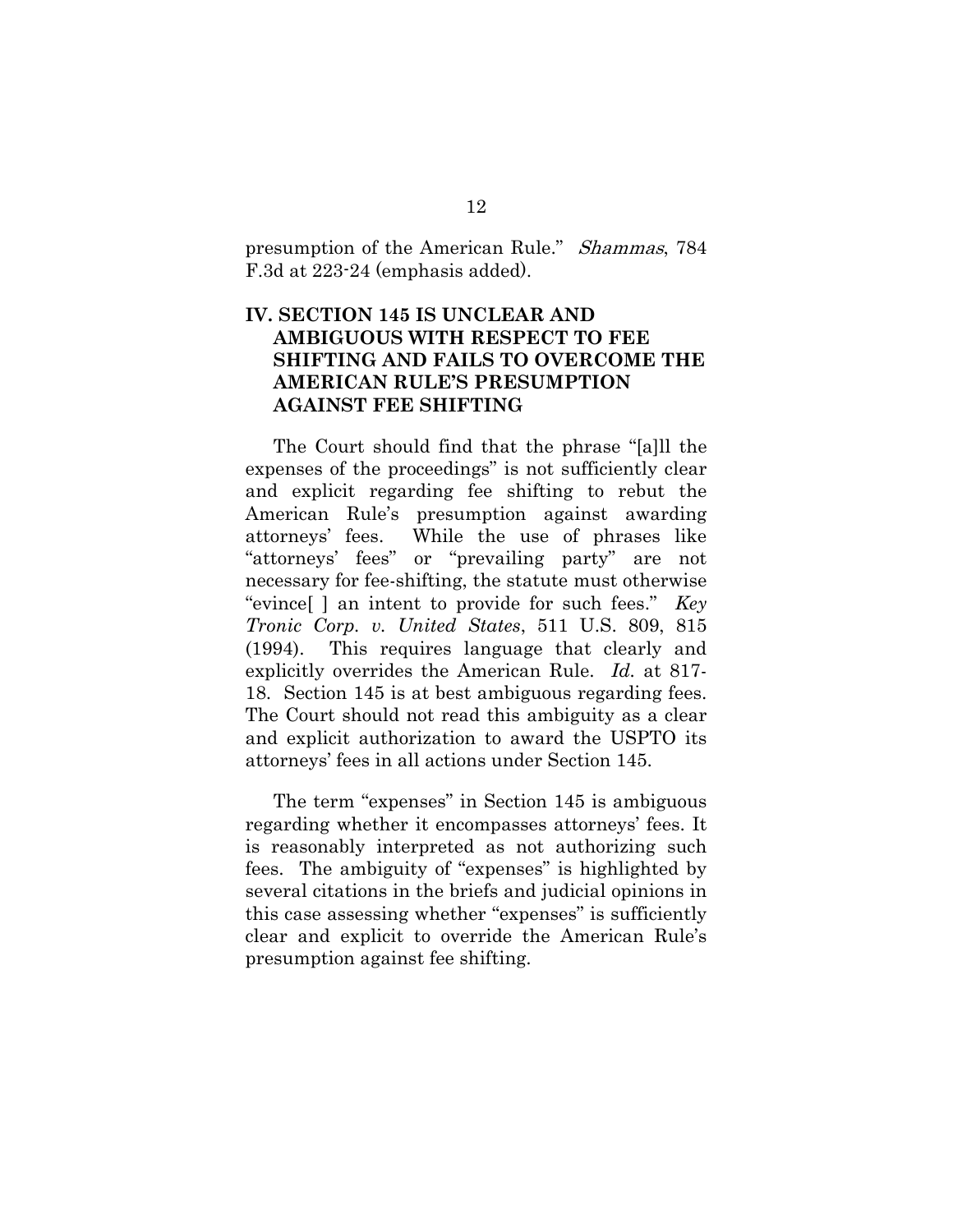If Congress had intended to shift fees under Section 145, Congress would have provided ironclad certainty in doing so, especially given the extreme deviation from the American Rule such a scheme would entail. For example, while neither "prevailing party" nor "successful litigant" is required to implicate the American Rule, Congress' keen awareness of the clarity and specificity required to authorize fee shifting results in their usage of these phrases almost every time. *See Ruckelshaus*, 463 U.S. 680 at 684 ("[V]irtually every one of the more than 150 existing federal fee-shifting provisions predicates fee awards on *some* success by the claimant.") (emphasis in original); *see also Baker Botts*, 135 S. Ct. at 2164 (recognizing that deviations from the American Rule "tend to authorize the award of a 'reasonable attorney's 'fees,' or 'litigation costs,' and usually refer to a 'prevailing party'"). *See also*  35 U.S.C. § 285 (fee-shifting provision in the American Invents Act permitting the court "in exceptional cases" to "award reasonable attorney fees to the prevailing party."). In contrast to statutes in which Congress explicitly demonstrates an intent to shift fees, Section 145 uses the ambiguous term "expenses."

Clarity and specificity are required to deviate from the American Rule. Because "all the expenses of the proceedings" in Section 145 is reasonably interpreted as not shifting attorneys' fees, this Court should not award them.

Additionally, the context in which Section 145 uses the term "expenses" does not resolve the lack of clarity and ambiguity in the statute. In particular,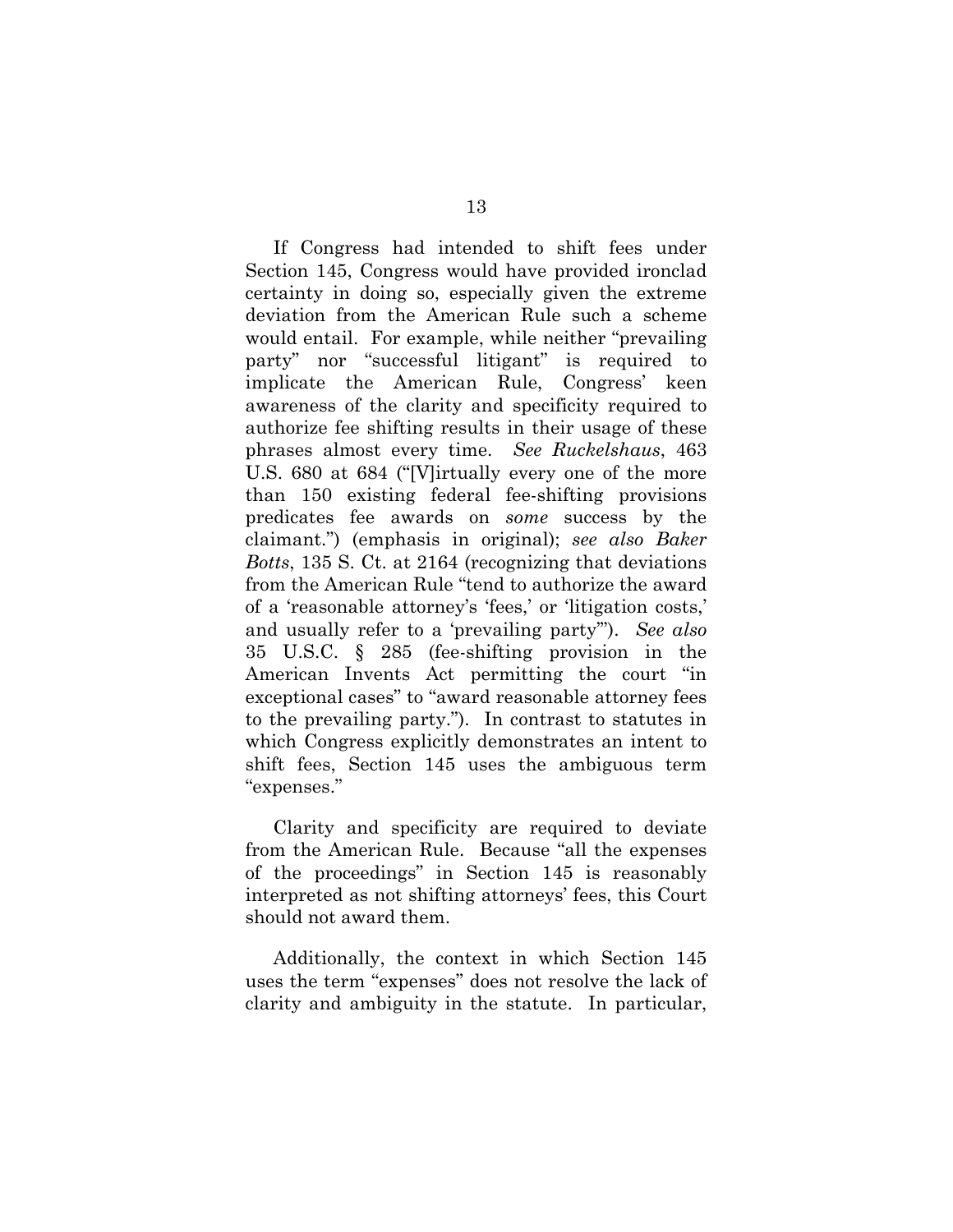neither the word "all" nor the phrase "of the proceedings" clarifies or broadens the intended meaning of the word "expenses" to clearly and explicitly include attorneys' fees.

First, the word "all" simply identifies the portion of "expenses" applicants must pay and does not elucidate whether the term includes attorneys' fees. To the contrary, that the expenses paid by litigants under Section 145's command that "[a]ll the expenses . . . *shall* be paid" have never included attorneys' fees suggests that the statute does not require payment of such fees. The term "shall" does not, as the USPTO now argues, give the USPTO discretion to demand only a portion of "the expenses." Thus, for the last 170 years, the USPTO and its predecessors interpreted "all the expenses" to exclude attorneys' fees. *See Brief of Respondent NantKwest, Inc.* ("Resp. Br.") at 23 ("I]n the more than 170 years, after § 145 was enacted, the PTO did not once seek attorneys' fees." If Congress' alleged intent to shift fees under Section 145 were sufficiently clear to overcome the American Rule's presumption against such fee shifting, how could the USPTO have interpreted the statute for 170 years and come to the opposite conclusion? *See Id.* ("The best interpretation of this history is that 'expenses' meant in 1839 what it means now: it does not encompass attorneys' fees.")

Second, "of the proceedings" is a limitation on the scope of "expenses" and not a phrase clearly broadening "expenses" to include fees. The phrase simply limits "expenses" to those incurred during district court proceedings, preventing inconsistent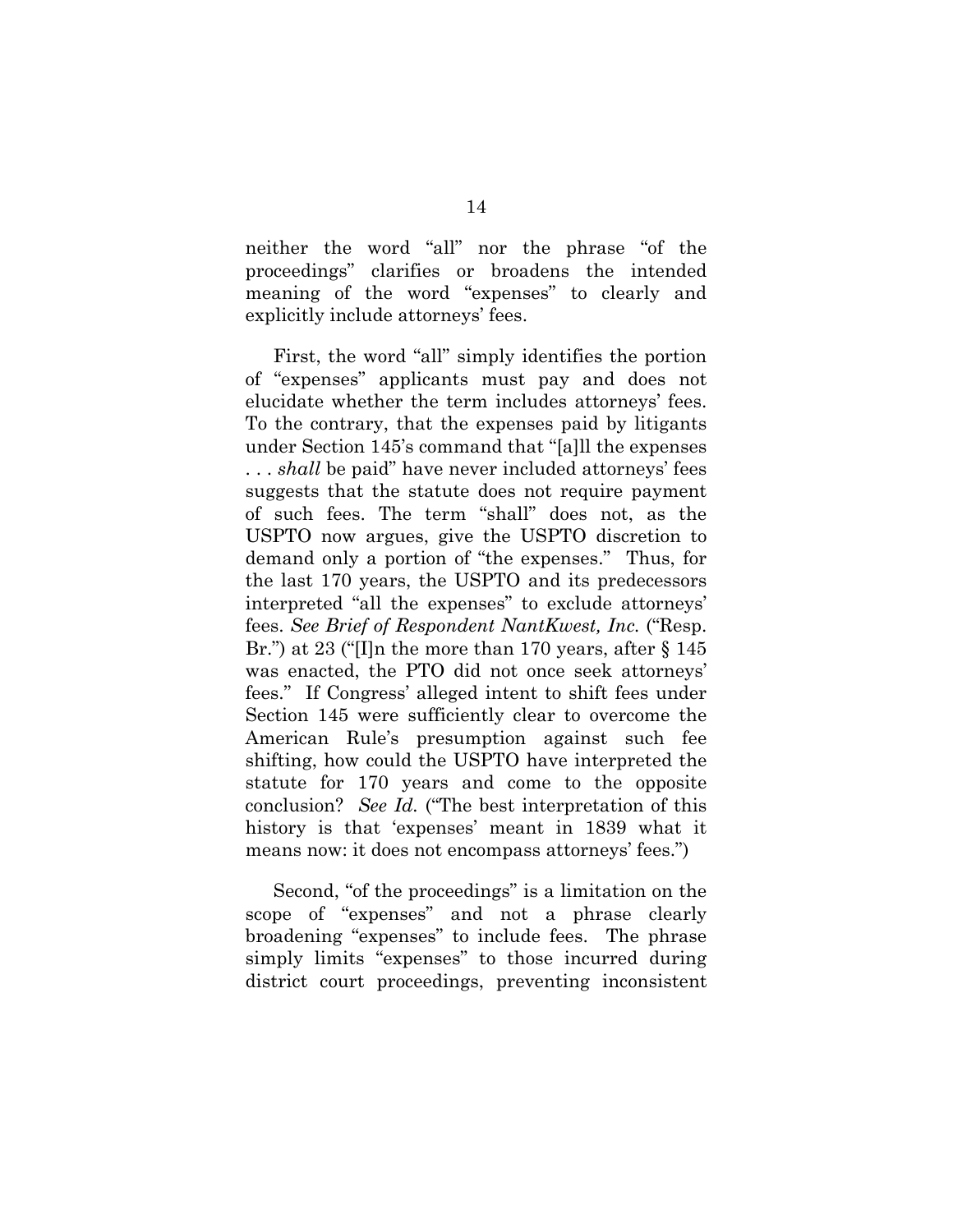results in actions under Section 145 and appeals under Section 141.<sup>5</sup>

Section 145 is ambiguous at best with respect to fee shifting. This ambiguity permits a reasonable interpretation of Section 145 to exclude fee shifting. Therefore, this Court should find that the statute does not clearly and explicitly authorize an award of fees in the form of pro rata portions of salaries of the USPTO's attorneys and paralegals.

## **V. THAT CONGRESS MIGHT HAVE CHOSEN AMONG SEVERAL DISINCENTIVE SCHEMES FURTHER SUPPORTS FINDING AMBIGUITY IN 35 U.S.C. § 145 AND PRECLUDES AWARDING THE USPTO FEES IN THE FORM OF A PRO RATA SHARE OF ITS LEGAL TEAM'S SALARIES**

Reference to the legislative purpose of Section 145 does not resolve the ambiguity in the statute because Congress was free to choose among several plausible disincentive schemes. More specifically, that Congress may have intended Section 145 to impose a "heavy economic burden" on applicants seeking district court review, *see NantKwest Inc. v. Matal*, 860 F.3d 1352, 1355 (Fed. Cir. 2017) (citing *Hyatt v. Kappos*, 625 F.3d 1320, 1337 (Fed. Cir. 2010) (en banc)), does not imply that Congress intended to

<sup>5</sup> *See* 35 U.S.C. § 141 (omitting an award of expenses while providing for appeals from the USPTO directly to the Federal Circuit).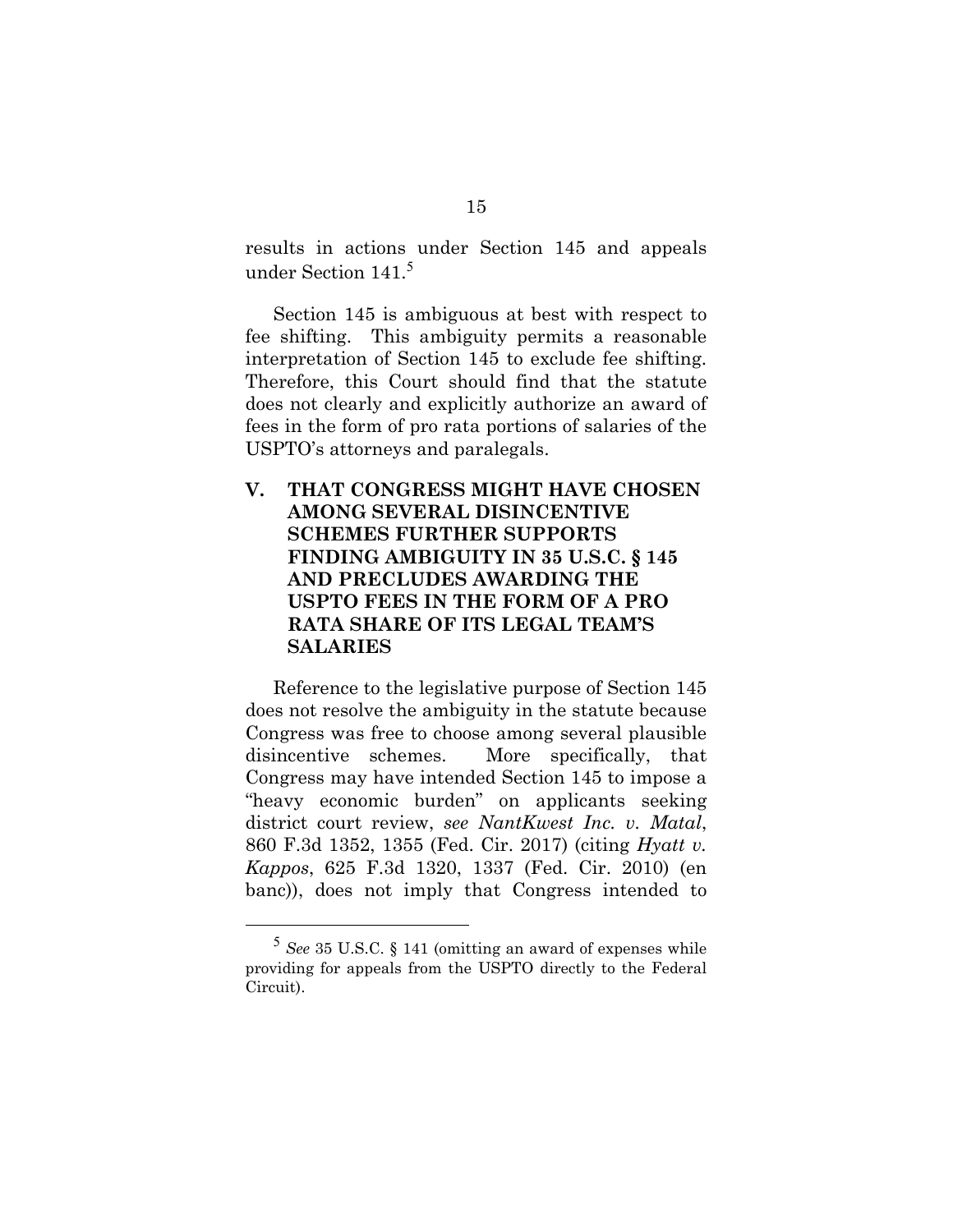maximize the economic burden as a deterrent to every patent applicant in every such case. The conclusion that Section 145's "expenses" include attorneys' fees in the form of a pro rata share of the USPTO's attorneys and paralegal's salaries therefore does not follow from the premise that Section 145 is meant to be a disincentive scheme to deter patent applicants from pursuing district court litigation.

Similarly, the USPTO's transition to a userfunded business model does not imply that Congress *sought to tie each and every* operational cost of the Office to the users most directly responsible for incurring it. *See* Pet. Br. 7, ("[In the Leahy-Smith America Invents Act (AIA), Congress directed the USPTO to 'set or adjust[]' the fees charged for its services so as 'to recover the aggregate estimated costs to the [USPTO] for processing, activities, services, and materials relating to patents \* \* \* and trademarks." (citations omitted)). *But see* Resp. Br. 3 ("Congress also did not amend § 145 in 2011, when it required the PTO to operate as a user-funded agency under the Leahy-Smith America Invents Act (the 'AIA')." (citations omitted)).

A legislative scheme under which attorneys' fees are always shifted unfairly punishes good-faith litigants whose claims may require a high number of attorney hours to litigate. At the same time, such a scheme counterintuitively places bad-faith litigants in equipoise with good-faith litigants by requiring both to pay the full measure of attorneys' fees. While Congress was free to adopt such a scheme despite its flaws, it is more likely that Congress designed Section 145 to exclude fees from "expenses" and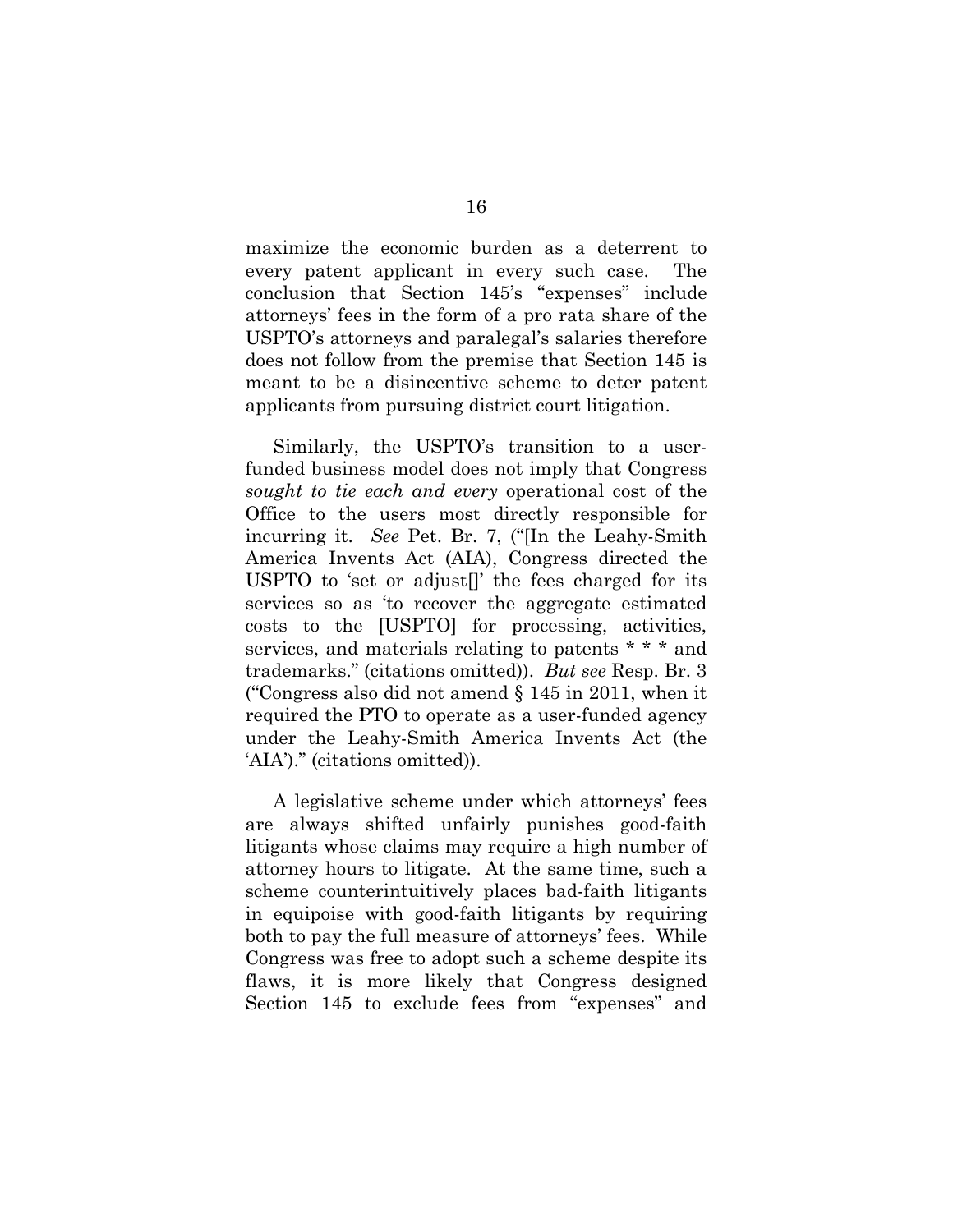employ a two-tiered scheme whereby all litigants bear the "heavy economic burden" of non-fee expenses, while bad-faith or unreasonable litigation is further deterred by provisions that explicitly authorize fee shifting.

The USPTO may still be entitled to collect its attorneys' fees under multiple fee-shifting statutes if applicants litigate unreasonably or in bad faith. First, the Patent Statute has a fee-shifting provision at the district court "in exceptional cases," *see* 35 U.S.C. § 285, to deter bad faith litigation and litigation misconduct. Nothing in Section 285 restricts its scope only to infringement cases.<sup>6</sup> Second, district courts retain their inherent powers permitting fee awards in cases of bad faith litigation and litigation misconduct. Third, 28 U.S.C. § 1927 authorizes courts to make counsel personally liable

<sup>6</sup> "Section 285 … authorizes a district court to award attorney's fees in patent litigation." *Octane Fitness, LLC v. Icon Health & Fitness, Inc.*, 572 U.S. 545, 548 (2014). A Section 145 action is "patent litigation," a litigation over a patent, whether it is to be granted or not. The USPTO may or may not consider Section 285 to apply to Section 145 actions, but whether it does is at least an open question. Motivated to recover fees in Section 145 actions, the USPTO could take up the case that Section 285 applies; in doing so, it would focus its energies where they should be applied, on exceptional cases. As in *Octane Fitness*, the cases for which the USPTO could obtain fees would broadly and appropriately include the Section 145 cases which "[stand] out from others with respect to the substantive strength of a party's litigating position (considering both the governing law and the facts of the case) or the unreasonable manner in which the case was litigated." *Octane,*  572 U.S. at 554.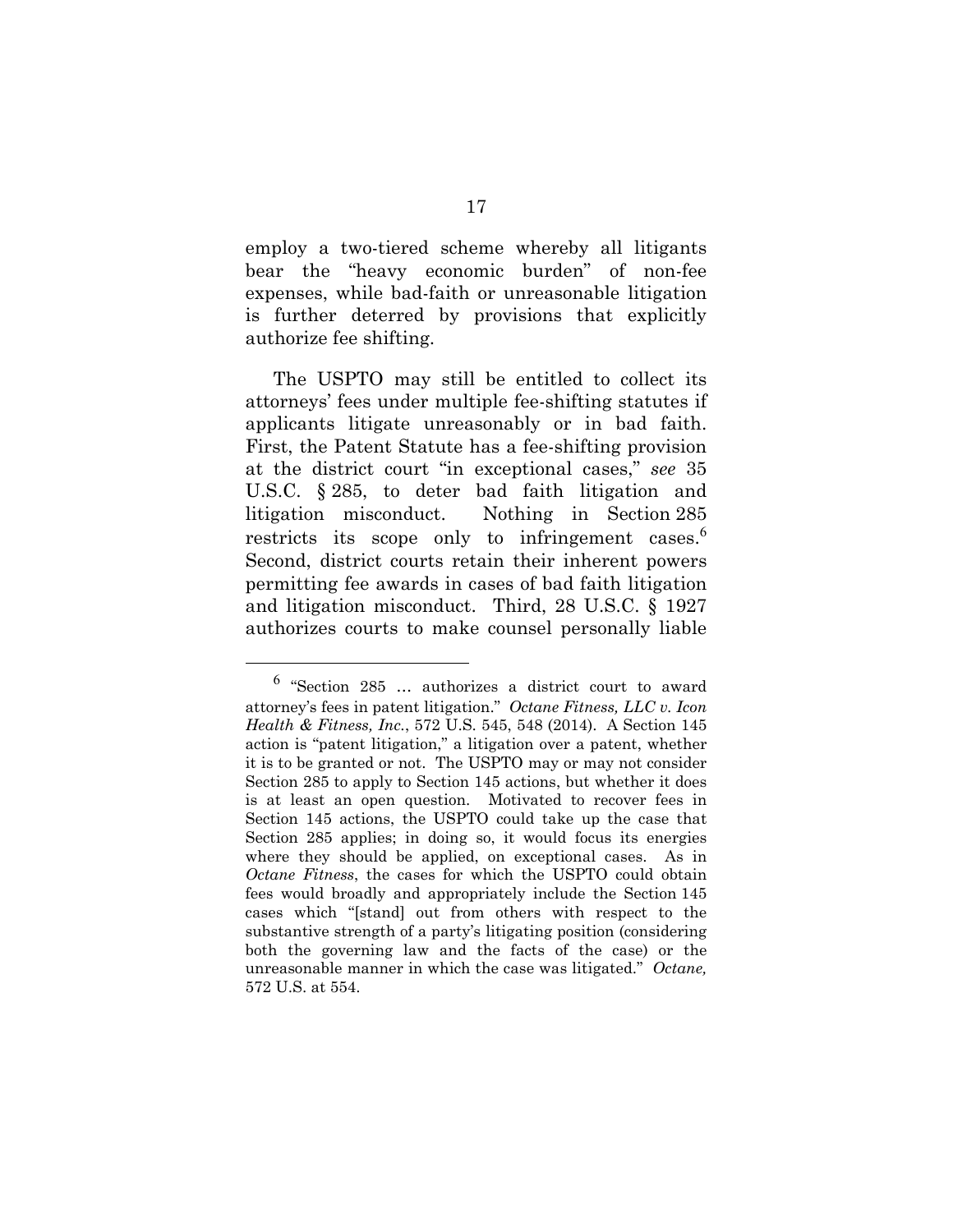for fees to prevent counsel from unreasonably or vexatiously multiplying proceedings. Because of the inherent and statutory powers permitting courts to award fees when warranted, it is plausible that Congress envisioned a two-tiered disincentive scheme rather than the single-tiered, automatic approach mandating that all litigants pay the USPTO's fees, regardless of case outcome.

Similarly, the USPTO's transition to a userfunded model fails to necessitate shifting fees in every Section 145 action because Congress could have approached user funding under Section 145 in multiple ways. Specifically, Congress could have assigned the relatively predictable non-fee "expenses" to applicants invoking Section 145 as a constant disincentive, while simultaneously defraying the "high and uncertain costs" of attorneys' fees among all of the USPTO's users, in something of an insurance model. *See NantKwest*, 860 F.3d 1365- 66 (Stoll, C.J., dissenting). Economics teaches that insurance-like models are appropriate where an "insured" faces a very small chance of incurring a very large  $expense$ , just as individual patent applicants face a very small chance of needing a Section 145 action to present new evidence. It is predictable that the USPTO will face some actions under Section 145 but unpredictable which users will require such proceedings; similarly, it is predictable that some of an insurance company's customers will

<sup>7</sup> *See* Karl Borch*, The Economic Theory of Insurance* at 261- 63 (1964), *available at* 

https://www.casact.org/library/astin/vol4no3/252.pdf.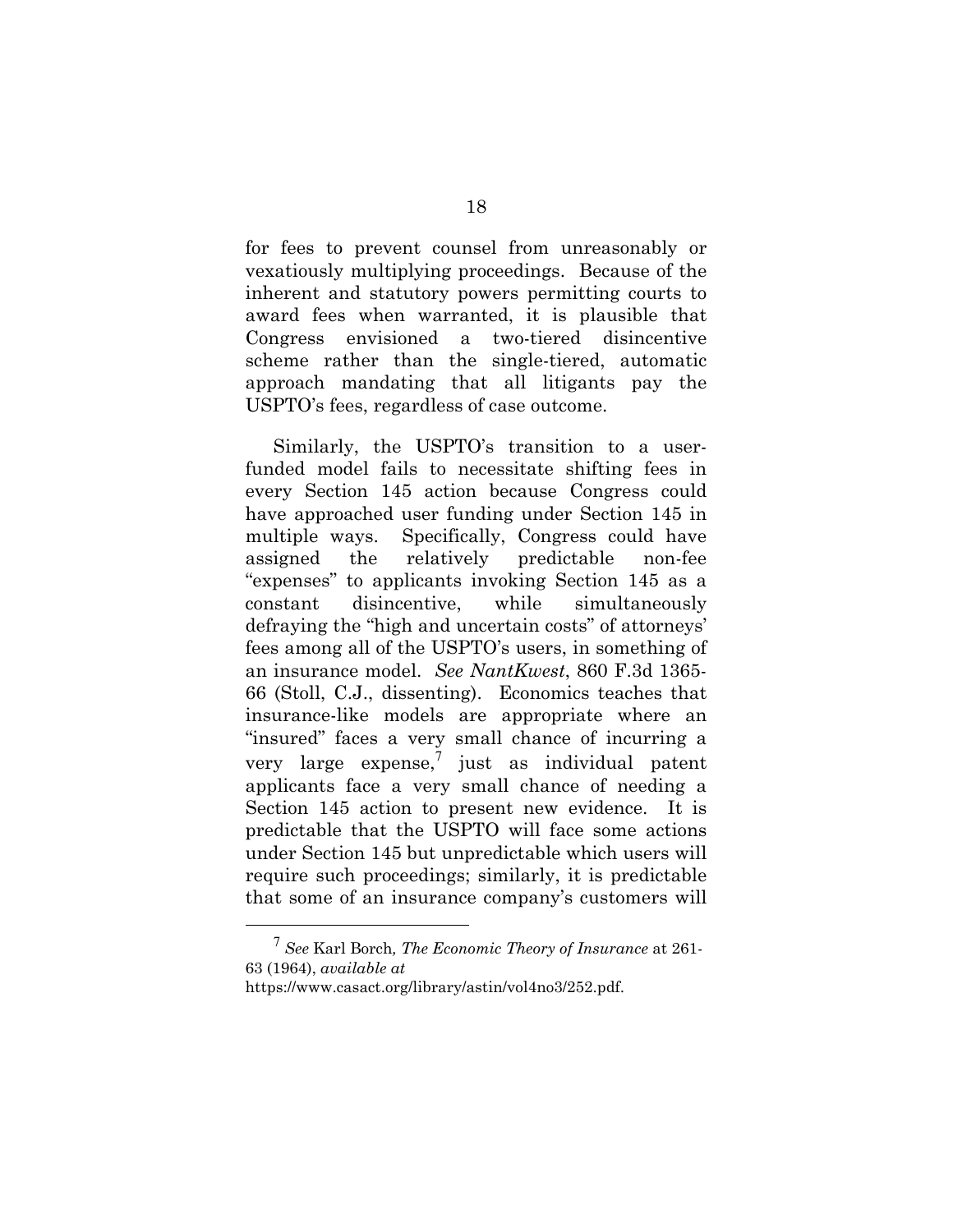face, e.g., a health crisis but unpredictable which particular insureds will get sick. An insurance model is therefore an appropriate option for Congress to have adopted, and the statute is reasonably read – and indeed, has been read for 170 years – to provide for just such a model.8

Because Congress plausibly intended to spread the variable and unpredictable cost of attorneys' fees across the USPTO's larger user base to maintain a predictable disincentive for "all the expenses" that excludes attorneys' fees, the Court should not find sufficient evidence to authorize an award of attorneys' fees under Section 145 simply because Congress transitioned the USPTO to a user-funded agency.

<sup>8</sup> Indeed, "[a] back-of-the-envelope calculation elucidates the minuscule impact of [Section 145] proceedings on the overall cost of a patent application. . . . When spread amongst the 627,000+ [patent] applications [estimated by the USPTO for fiscal year 2018], the \$1 million price tag [more than the estimated amount of PTO salaries for work on ten Section 145 actions in the same fiscal year] amounts to less than \$1.60 per application." *NantKwest, Inc. v. Iancu*, 898 F.3d 1177, 1195-96 (Fed. Cir. 2018) (citations omitted).